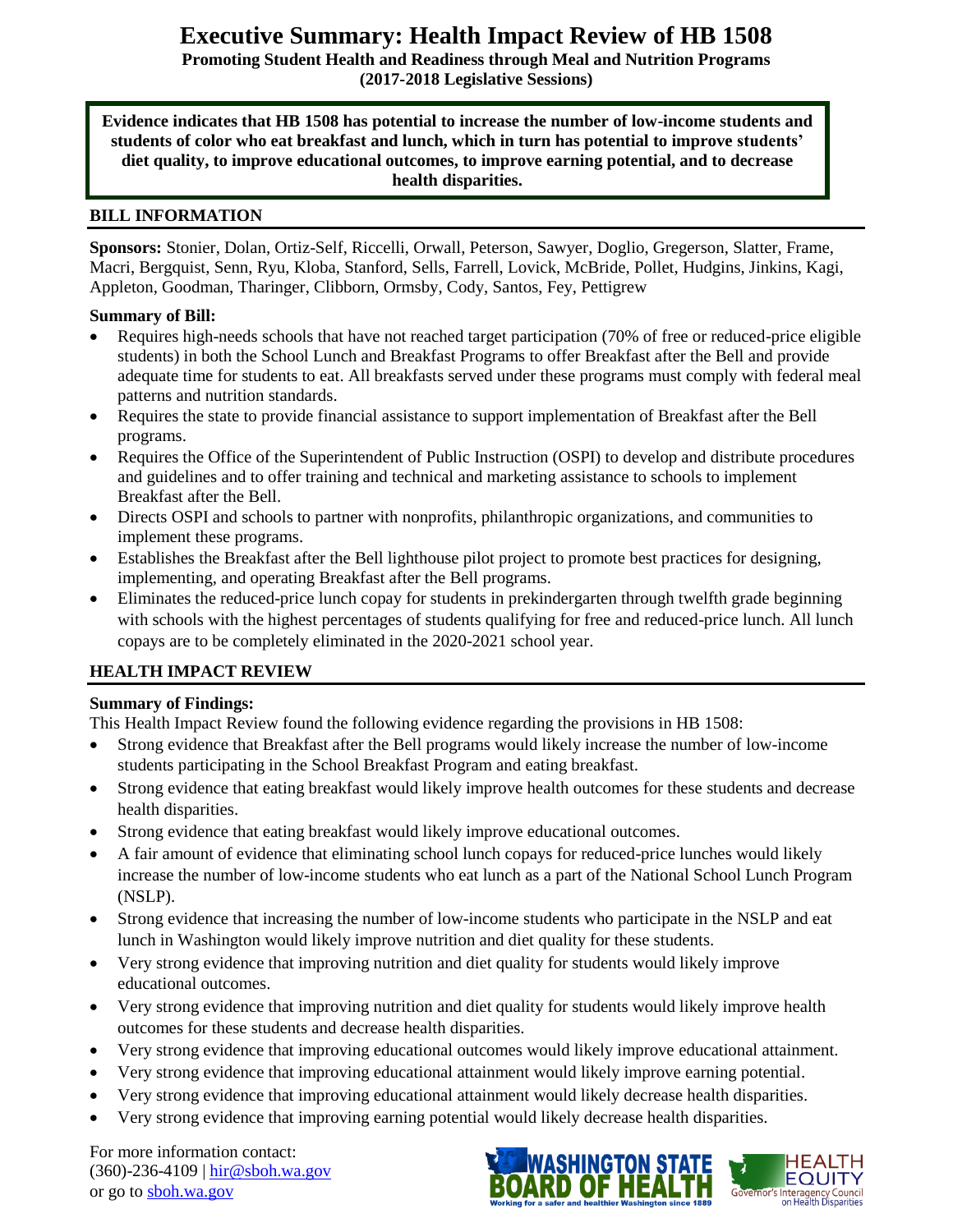# **Health Impact Review of HB 1508**

**Promoting Student Health and Readiness through Meal and Nutrition Programs (2017-2018 Legislative Sessions)**

# **February 1, 2017**

Author: Alexandra Montaño Contributor/Reviewer: Christy Hoff Reviewer: Michelle Davis Reviewer: Kelie Kahler

# **Acknowledgement**

We would like to thank the experts who provided consultation and technical support during this Health Impact Review.

# **Contents**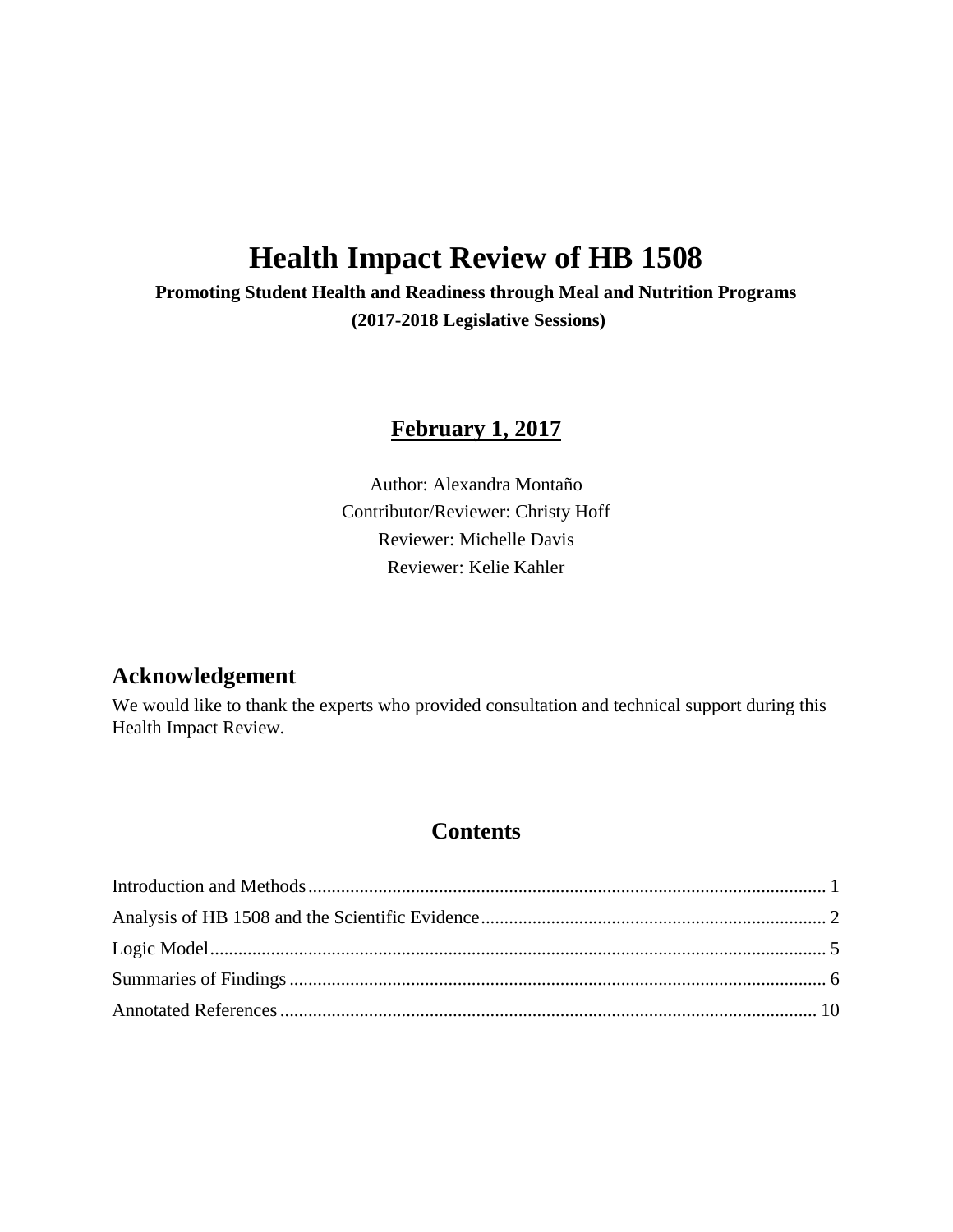# **Introduction and Methods**

<span id="page-2-0"></span>A Health Impact Review is an analysis of how a proposed legislative or budgetary change will likely impact health and health disparities in Washington state [\(RCW 43.20.285\)](http://apps.leg.wa.gov/rcw/default.aspx?cite=43.20.285). For the purpose of this review 'health disparities' have been defined as the differences in disease, death, and other adverse health conditions that exist between populations [\(RCW 43.20.270\)](http://apps.leg.wa.gov/rcw/default.aspx?cite=43.20.270). This document provides summaries of the evidence analyzed by State Board of Health staff during the Health Impact Review of House Bill 1508 [\(HB 1508\)](http://app.leg.wa.gov/billsummary?BillNumber=1508&Year=2017) from the 2017-2018 legislative sessions.

Staff analyzed the content of HB 1508 and created a logic model depicting possible pathways leading from the provisions of the bill to health outcomes. We consulted with experts and contacted stakeholders with diverse perspectives on the bill. State Board of Health staff can be contacted for more information on which stakeholders were consulted on this review. We conducted objective reviews of the literature for each pathway using databases including PubMed and Google Scholar.

The following pages provide a detailed analysis of the bill including the logic model, summaries of evidence, and annotated references. The logic model is presented both in text and through a flowchart (Figure 1). The logic model includes information on the strength of the evidence for each relationship. The strength-of-evidence has been defined using the following criteria:

- Not well researched: the literature review yielded few if any studies or only yielded studies that were poorly designed or executed or had high risk of bias.
- **A fair amount of evidence:** the literature review yielded several studies supporting the association, but a large body of evidence was not established; or the review yielded a large body of evidence but findings were inconsistent with only a slightly larger percent of the studies supporting the association; or the research did not incorporate the most robust study designs or execution or had a higher than average risk of bias.
- **Strong evidence:** the literature review yielded a large body of evidence on the relationship (a vast majority of which supported the association) but the body of evidence did contain some contradictory findings or studies that did not incorporate the most robust study designs or execution or had a higher than average risk of bias; or there were too few studies to reach the rigor of 'very strong evidence'; or some combination of these.
- **Very strong evidence:** the literature review yielded a very large body of robust evidence supporting the association with few if any contradictory findings. The evidence indicates that the scientific community largely accepts the existence of the association.

This review was subject to time constraints, which influenced the scope of work for this review. The annotated references are only a representation of the evidence and provide examples of current research. In some cases only a few review articles or meta-analyses are referenced. One article may cite or provide analysis of dozens of other articles. Therefore the number of references included in the bibliography does not necessarily reflect the strength-of-evidence. In addition, some articles provide evidence for more than one research question so they are referenced multiple times.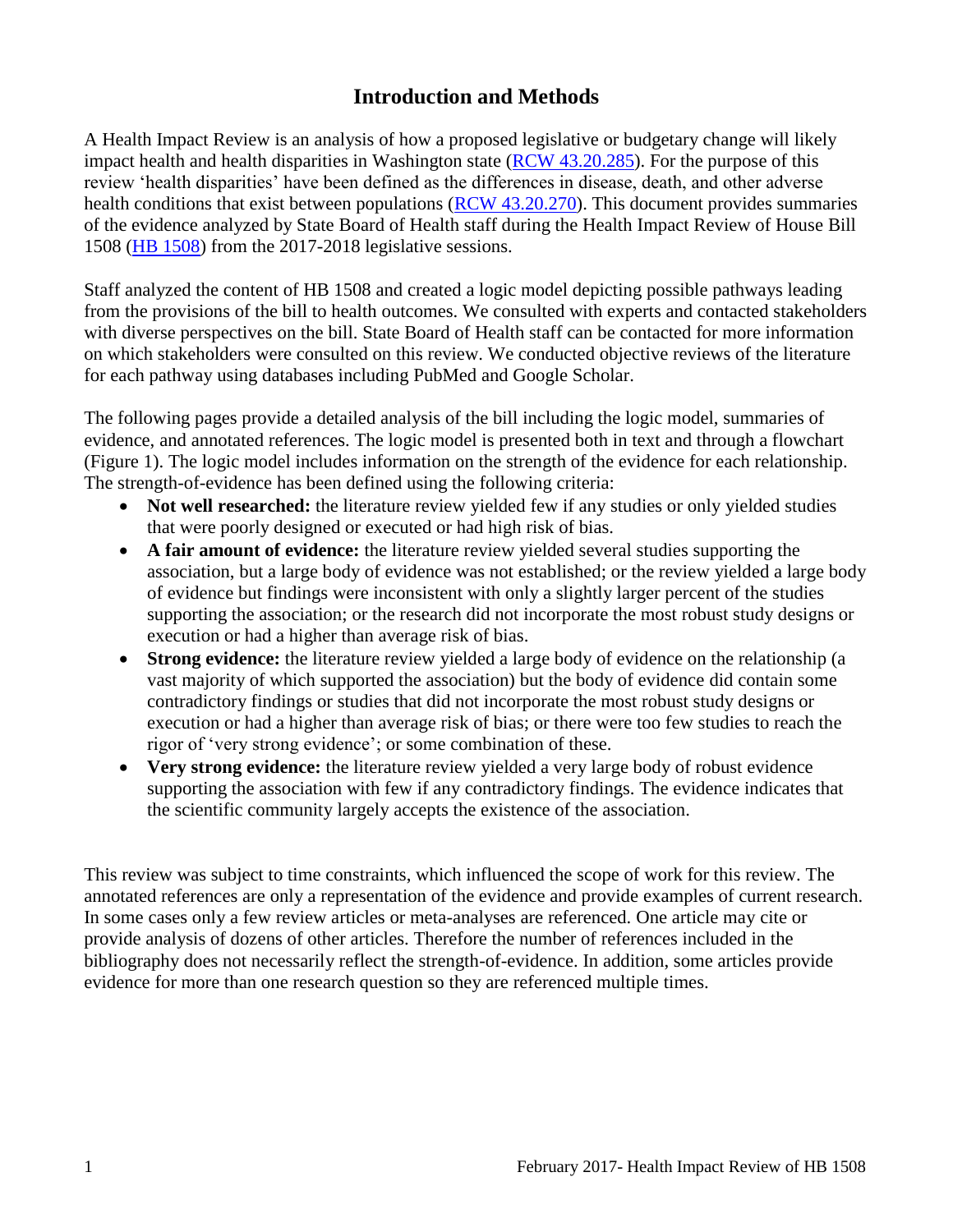# **Analysis of HB 1508 and the Scientific Evidence**

# <span id="page-3-0"></span>*Summary of relevant background information*

- All public schools, nonprofit private schools, and Residential Child Care Institutions in the United States can participate in the federally funded National School Lunch and School Breakfast Programs.<sup>[1](#page-11-0)</sup>
- Children from families with incomes at or below 130% of the federal poverty level receive free school meals and children from families with incomes between 130% and 185% of the poverty level receive school meals at a reduced-price of no more than 40 cents per lunch.<sup>[1](#page-11-0)</sup>

#### *Summary of HB 1508*

- Requires high-needs schools that have not reached target participation (70% of free or reducedprice eligible students) in both the School Lunch and Breakfast Programs to offer Breakfast after the Bell and provide adequate time for students to eat. All breakfasts served under these programs must comply with federal meal patterns and nutrition standards.
- Requires the state to provide financial assistance to support implementation of Breakfast after the Bell programs.
- Requires the Office of the Superintendent of Public Instruction (OSPI) to develop and distribute procedures and guidelines and to offer training and technical and marketing assistance to schools to implement Breakfast after the Bell.
- Directs OSPI and schools to partner with nonprofits, philanthropic organizations, and communities to implement these programs.
- Establishes the Breakfast after the Bell lighthouse pilot project to promote best practices for designing, implementing, and operating Breakfast after the Bell programs.
- Eliminates the reduced-price lunch copay for students in prekindergarten through twelfth grade beginning with schools with the highest percentages of students qualifying for free and reducedprice lunch. All lunch copays are to be completely eliminated in the 2020-2021 school year.

#### *Health impact HB 1508*

Evidence indicates that HB 1508 has potential to increase the number of low-income students and students of color who eat breakfast and lunch, which in turn has potential to improve students' diet quality, to improve educational outcomes, to improve earning potential, and to decrease health disparities.

#### *Scope of this Health Impact Review*

Due to time limitations this Health Impact Review does not focus on potential pathways leading from the provisions outlined in section 8 or section 10 of HB 1508. Section 8 relates to grants that may be awarded for activities such as increasing awareness of and participation in school breakfast and lunch programs, improving the nutritional content of food, and promoting programs such as organic gardens that provide produce for school meals. Section 10 discusses promoting and facilitating farm-to-school programs and small direct marketing farm programs within school districts. Because this Health Impact Review had a short turnaround time and reviews of the literature had already been done for sections of this bill, the scope of this review was limited to focus on the impacts of Breakfast after the Bell and eliminating the reduced-price lunch copay.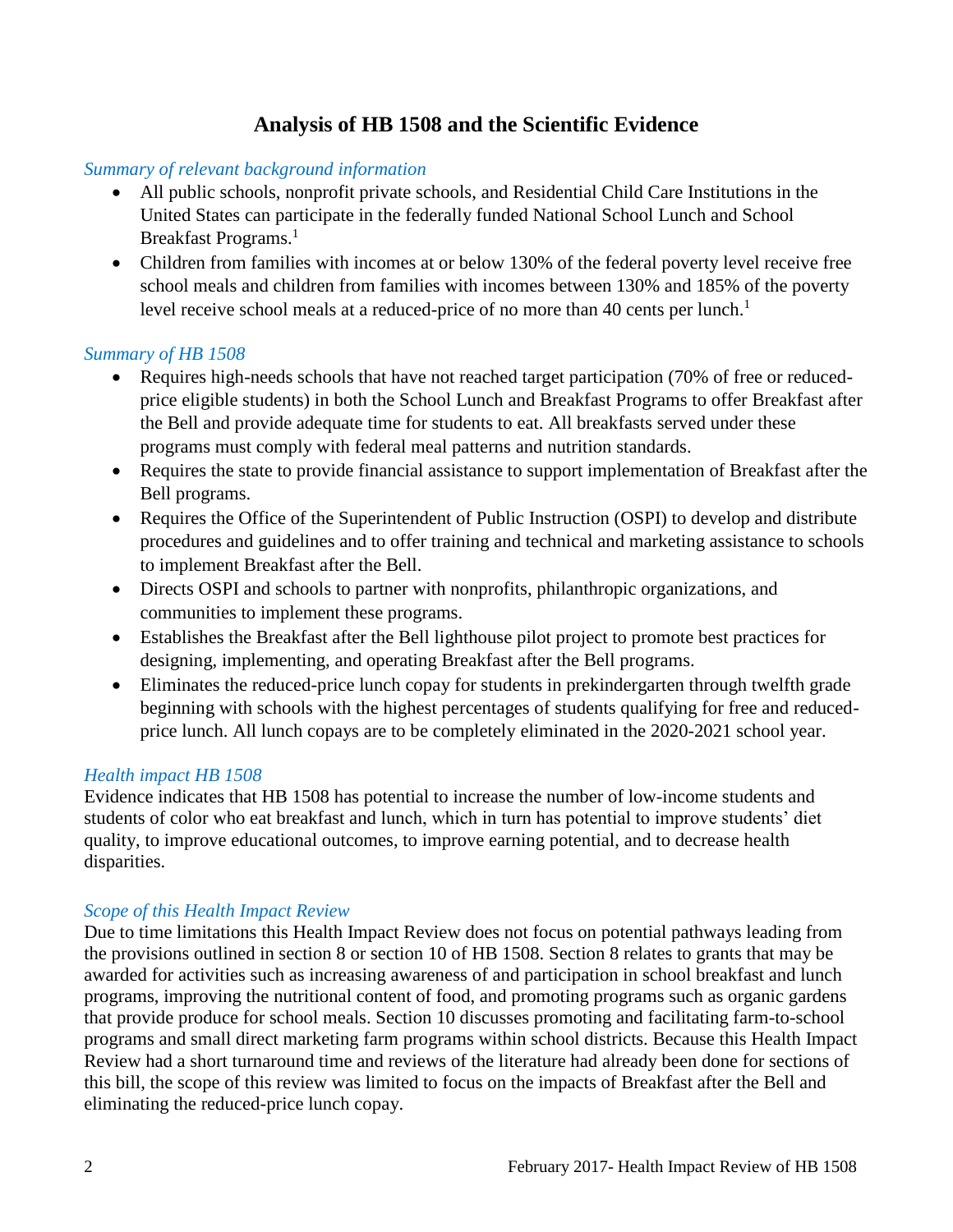#### *Pathways to health impacts*

The potential pathways leading from the provisions of HB 1508 to decreased health disparities are depicted in Figure 1. There is strong evidence that Breakfast after the Bell programs increase participation in the School Breakfast Program and increase the number of students who eat breakfast, particularly among low-income students and students of color who are more likely to skip breakfast than their peers.[2-13](#page-11-1) There is also strong evidence that eating breakfast is directly associated with improved education<sup>[7,](#page-13-0)[14,](#page-15-0)[15](#page-16-0)</sup> and health outcomes.<sup>[12,](#page-15-1)[16-19](#page-17-0)</sup> There is a fair amount of evidence that eliminating the reduced-price lunch copay for prekindergarten through twelfth grade would likely increase the number of low-income students who eat lunch as a part of the National School Lunch Program (NSLP).<sup>[1,](#page-11-0)[5,](#page-12-0)[20,](#page-18-0)[21](#page-18-1)</sup> There is strong evidence that increasing the number of low-income students who participate in NSLP and eat lunch would likely improve nutrition and diet quality for these students,  $22-26$  which is very strongly associated with improved educational<sup>[1,](#page-11-0)[27-31](#page-21-0)</sup> and health outcomes.<sup>[32-34](#page-23-0)</sup> In addition, the literature indicates that increased educational opportunities and outcomes are very strongly linked to increased educational attainment,<sup>[35-38](#page-24-0)</sup> which in turn is very strongly associated with both improved health<sup>[39-51](#page-25-0)</sup> and increased income[40,](#page-25-1)[52](#page-27-0) (which is also very strongly linked to improved health).[19,](#page-18-2)[39-41](#page-25-0)[,43](#page-26-0)[,48](#page-26-1)[,49](#page-27-1)[,53-58](#page-28-0) Because this bill specifically applies to students who are eligible for reduced-price lunch and to schools with large populations of students eligible for free and reduced-price meals it would likely have the greatest impact among low-income students. In addition, because schools in Washington with high percentages of low-income students also have higher percentages of students of color,<sup>[9](#page-14-0)</sup> this bill could help increase the number of students of color who participate in school breakfast and lunch programs as well. Low-income students and students of color are more likely to experience health disparities<sup>[9,](#page-14-0)[32-34](#page-23-0)[,59](#page-29-0)</sup> and therefore, increasing participation in school meals among these students has potential to decrease these disparities.

Due to time limitations we only researched the most direct connections between the provisions of the bill and decreased health disparities and did not explore the evidence for all possible pathways. For example, potential pathways that were not researched include:

- Evidence of how breakfast consumption impacts student behavior and discipline incidence and how discipline incidence relates to educational outcomes.
- Evidence for how students eating school lunch impacts the food security and nutrition of their family members.
- Evidence for how eating breakfast at school and eliminating the reduced-price lunch copay impacts a family's financial stability.

#### *Magnitude of Impact- Breakfast after the Bell*

This legislation could impact a large number of students in Washington as more than 20% of  $6<sup>th</sup>$  grade students, more than 30% of 8<sup>th</sup> grade students, more than 37% of 10<sup>th</sup> grade students, and nearly 39% of  $12<sup>th</sup>$  grade students reported skipping breakfast that morning on the 2012 Healthy Youth Survey.<sup>[11](#page-14-1)</sup> In addition, evidence indicates that Breakfast after the Bell models have increased the participation of students in the School Breakfast Program by between 28 and 53%. One school which added a mobile breakfast cart and extended the morning cafeteria hours saw the average daily School Breakfast Participation increase by nearly 400% and the number of students who skipped breakfast at least once per week decrease by 8.7% following implementation of these programs.[10](#page-14-2)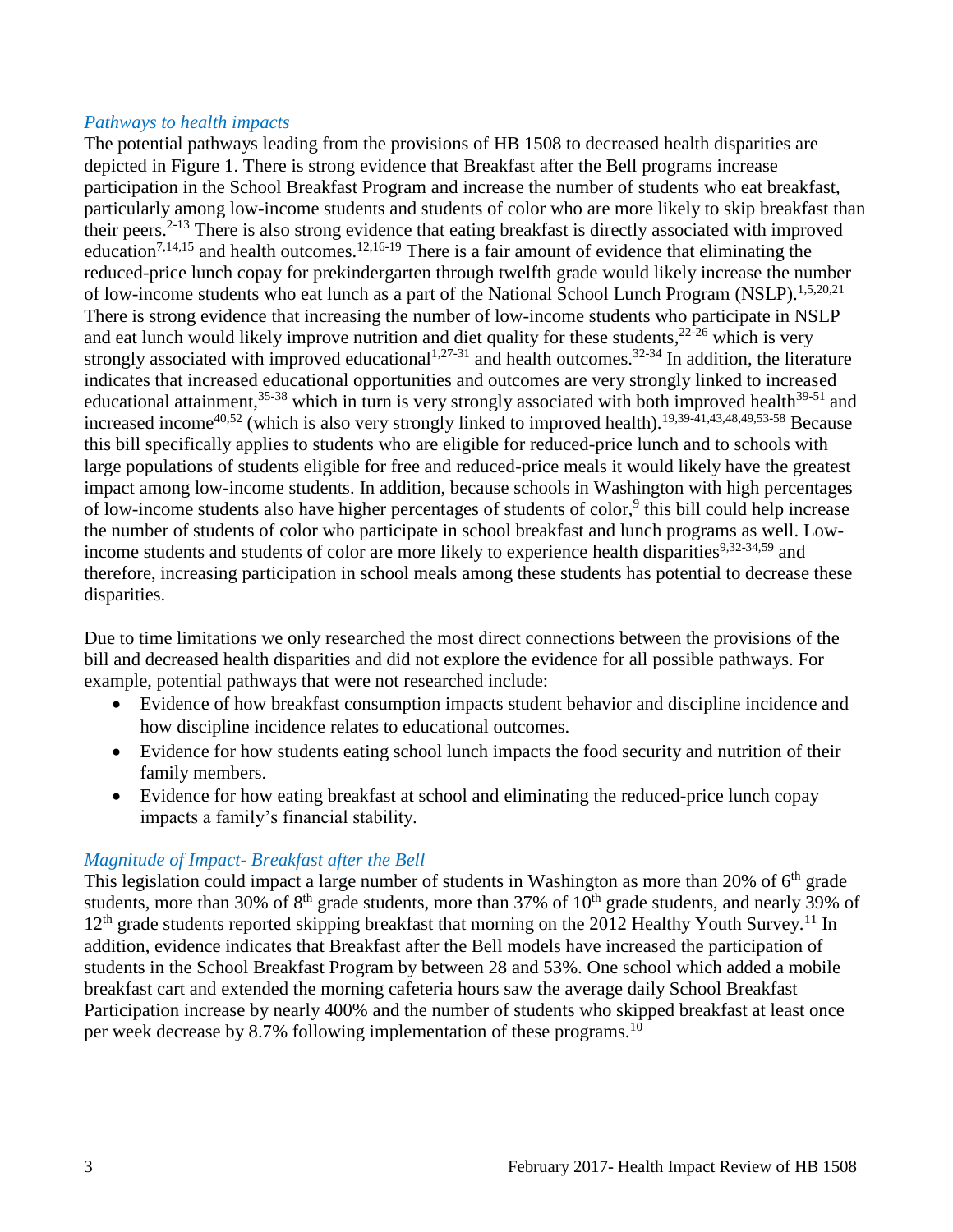#### *Magnitude of Impact- Eliminating the reduced-price lunch copay*

The number of students that would be impacted by this provision is unclear as specific data on the number of students eligible for reduced-price lunch was not able to be obtained. However, the Office of Superintendent of Public Instruction (OSPI) Washington State Report Card for the 2015-2016 school year indicates that there are 477,828 students eligible to receive free or reduced-price meals, which is 44% of students. Because this estimate includes students eligible for either free or reduced-price lunch, and this provision only impacts students eligible for reduced-price lunch, it is an overestimate of the actual impact. From a financial perspective, the fiscal note for the previous version of this bill, HB 2964 (2015-2016 legislative session) prepared in February 2016 indicates that in the 2014-2015 school year approximately 8,385,539 reduced-price school lunches were served and of these, 2,893,452 were served to students in K-3. It is important to note that funding to eliminate the reduced-price lunch copay for kindergarten through third grade was included as a proviso in the 2007-2008 OSPI budget and this bill further expands the provision to students in prekindergarten and students in grades 4-12. Therefore, at a price of 40 cents per reduced-price lunch, and subtracting the lunches served to students in K-3, the total impact of this bill would be approximately \$2,196,955 annually (5,492,087 lunches in grades 4-12 multiplied by 40 cents per lunch). However, this estimate does not include lunches served to students in prekindergarten so the actual cost would likely be higher.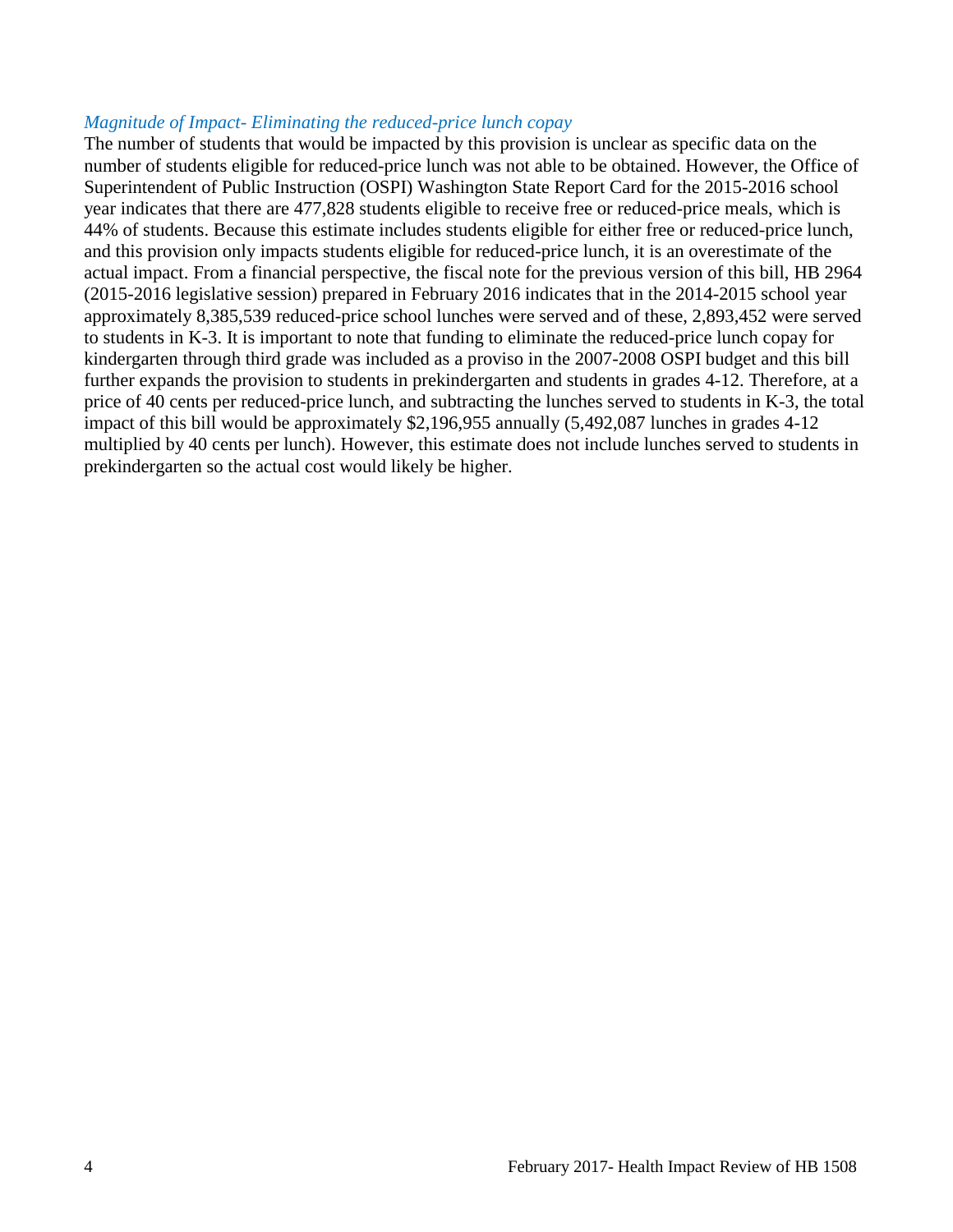# **Logic Model**

<span id="page-6-0"></span>

**Figure 1 Relating to Promoting Student Health and Readiness through Meal and Nutrition Programs HB 1508**

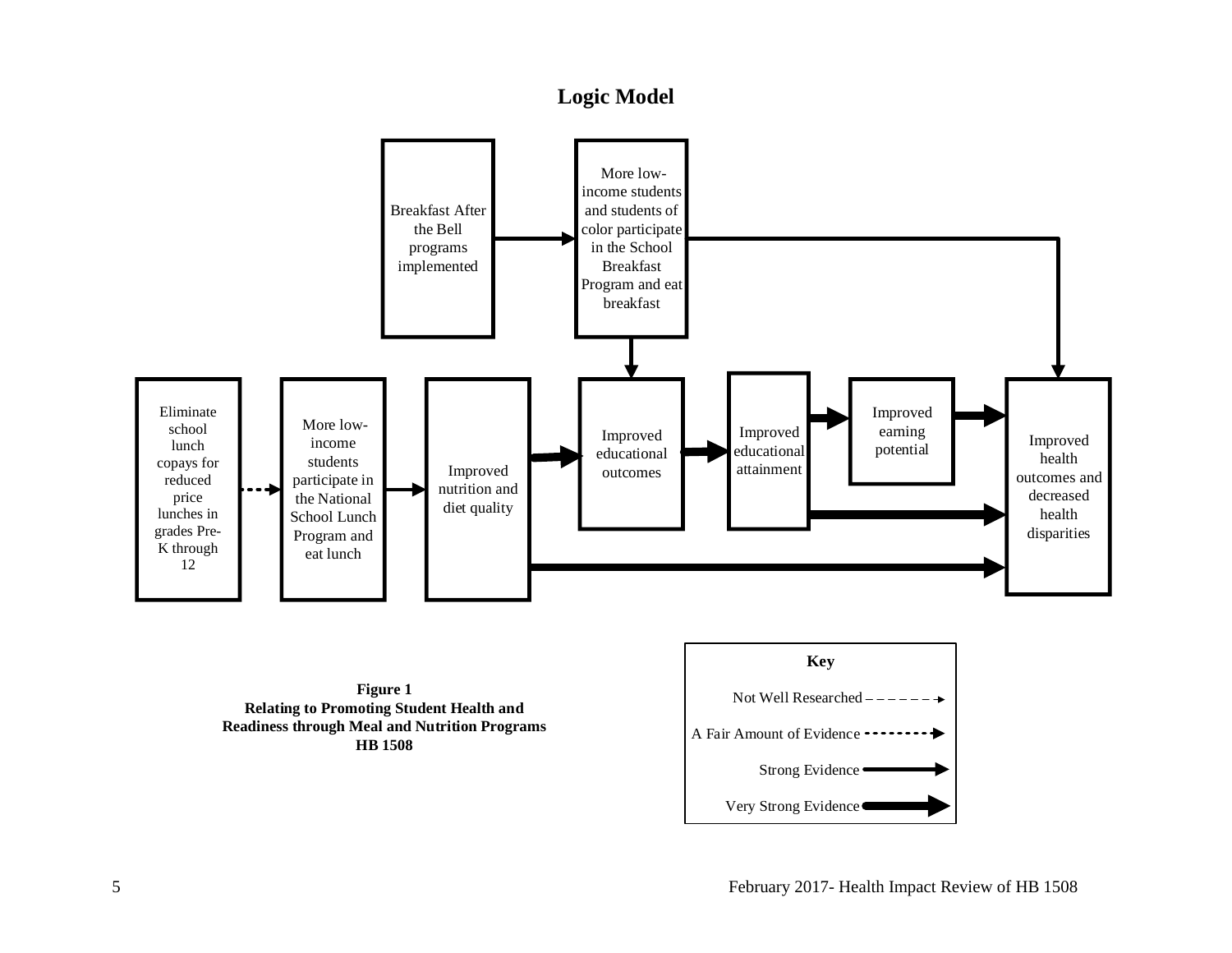# **Summaries of Findings**

#### <span id="page-7-0"></span>**Will implementing Breakfast after the Bell programs increase the number of low-income students and students of color who participate in the School Breakfast Program and who eat breakfast in Washington state?**

There is strong evidence that Breakfast after the Bell models such as Grab-and-Go, extended breakfast hours, and Breakfast in the Classroom increase participation in the School Breakfast Program and decrease the number of students who skip breakfast.<sup>[2](#page-11-1)[,4-8](#page-12-1)[,10](#page-14-2)[,12](#page-15-1)[,13](#page-15-2)</sup> The language of HB 1508 specifically requires that schools with large populations of students eligible for free and reduced-price meals and with low percentages of these students participating in school meals must offer Breakfast after the Bell, therefore this bill is more likely to increase breakfast participation among low-income students. In addition, evidence indicates that Breakfast after the Bell programs are more likely to increase breakfast participation for low-income students than for their higher income peers even within the same school, $\delta$  so it is likely that this positive effect will be enhanced for low-income students in the schools where these programs are implemented. In addition, because schools in Washington with high percentages of low-income students also have higher percentages of students of color,<sup>[3,](#page-12-2)[9](#page-14-0)</sup> this bill could help decrease the number of students of color who skip breakfast as well. This is important because Washington state data indicate that students of color and American Indian/Alaska Native students were more likely than their white peers to report having skipped breakfast on the day of the Healthy Youth Survey.<sup>[11](#page-14-1)</sup> HB 1508 also requires the state to provide financial assistance to support Breakfast after the Bell programs, reducing the risk of an unfunded mandate on low-income schools.

#### **Will increasing the number of low-income students who participate in the School Breakfast Program and eat breakfast in Washington improve health outcomes and decrease health disparities?**

There is strong evidence that eating breakfast is directly associated with improved health outcomes. We found evidence that eating breakfast is positively associated with a number of beneficial health outcomes such as healthy weight, lower fasting insulin, lower cholesterol, increased daily nutrient intake, and decreased hunger related health symptoms.<sup>[12](#page-15-1)[,16-18](#page-17-0)</sup> One review article found that the literature overall supports an association between eating breakfast and decreased rates of obesity, but that the literature yields inconsistent results.<sup>[16](#page-17-0)</sup> In contrast the evidence shows a strong consistent link between eating breakfast and other health indicators such as adequate daily nutrient intake.<sup>[17,](#page-17-1)[18](#page-17-2)</sup> Due to time limitations we focused this literature search specifically on the impacts of eating breakfast on health outcomes and did not expand the scope to include evidence on the impacts of food insecurity in general on health outcomes. Including publications on these additional aspects would likely further bolster the evidence for the link between eating breakfast and positive health impacts. Because the same students who experience disparities in access to breakfast are also experiencing health disparities,  $19$  improved health outcomes for these students has potential to decrease health disparities.

#### **Will increasing the number of low-income students who participate in the School Breakfast Program and eat breakfast in Washington improve educational outcomes?**

There is strong evidence that eating breakfast is associated with improved educational and cognitive outcomes such as better grades, achievement test scores, memory, punctuality, readiness to learn, classroom behavior, reading scores, fewer errors on attention tasks, and decreased dropout rates. The literature also indicates that these positive effects are more apparent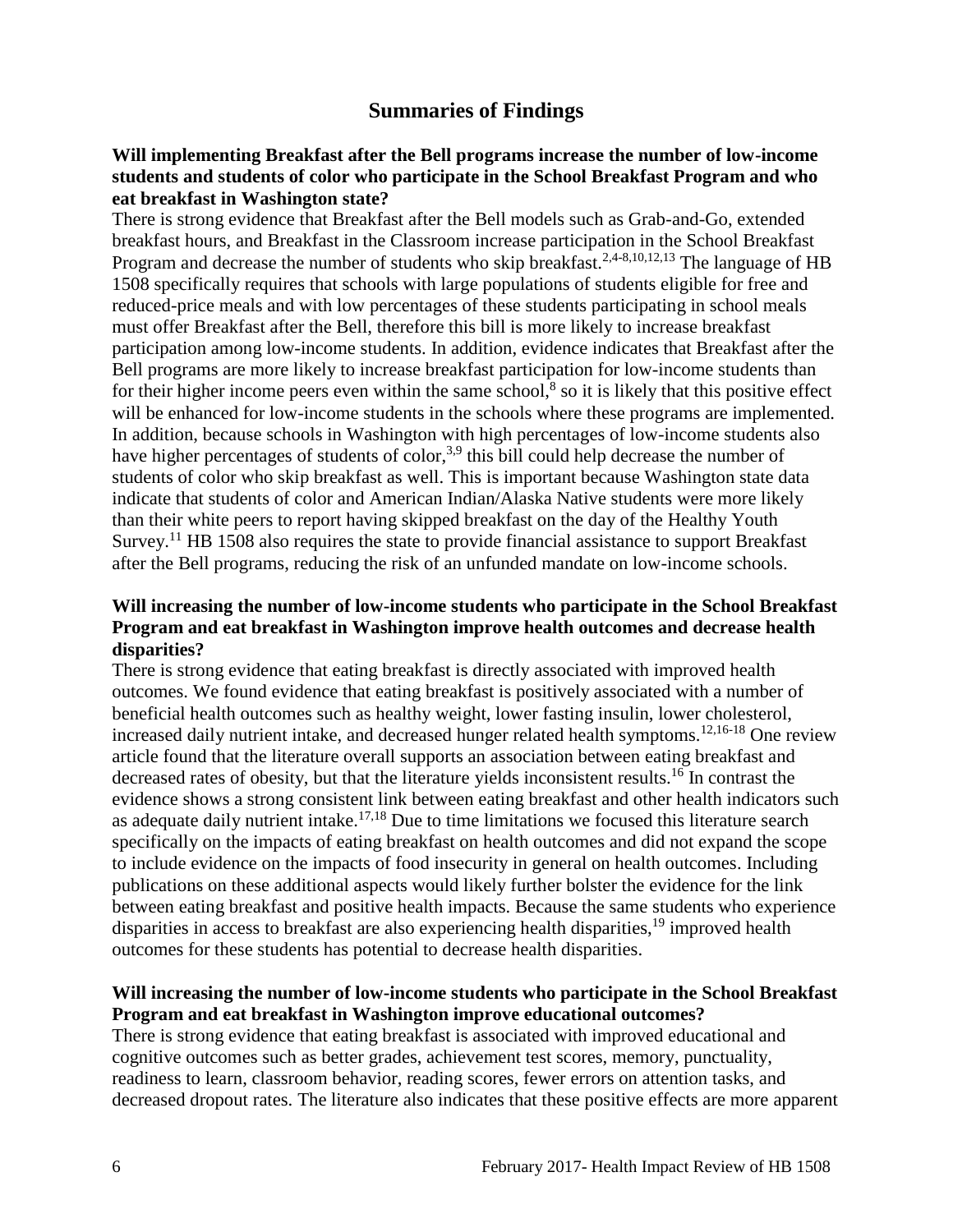in nutritionally vulnerable children, indicating that increasing access to breakfast may have a greater positive impact on low-income students. Access to breakfast may therefore work to narrow the opportunity gaps experienced by low-income students and students of color. There is also evidence that School Breakfast Programs are associated with improved attendance which may at least partially account for improvements in academic outcomes.<sup>[7,](#page-13-0)[14,](#page-15-0)[15](#page-16-0)</sup>

#### **Will eliminating school lunch copays for reduced-price lunches in grades Pre-K through 12 increase the number of low-income students eat lunch as a part of the National School Lunch Program in Washington state?**

There is a fair amount of evidence that eliminating school lunch copays for reduced-price lunch in grades Pre-K through 12 would likely increase the number of low-income students who participate in NSLP and eat lunch. While the success of alternative models such as universal free school meals and eliminating reduced-price breakfast have been studied, very little literature exists that examines the association between eliminating reduced-price lunch and student participation. The Government Accountability Office issued a report that identified 5 states and 35 school districts across 19 states that have eliminated the reduced-price fee for school meals in the 2008-2009 school year.[20](#page-18-0) Of these, the authors found that 20 of the 23 school districts that specifically eliminated reduced-price fees for lunch reported increased participation in the school lunch program.<sup>[20](#page-18-0)</sup> Further, the average change in participation for lunch among reduced-priceeligible students in these districts was an 11 percentage point increase, which was greater than the national change in this rate over the same year.[20](#page-18-0) Although less generalizable to this particular bill, additional research has demonstrated that schools that have implemented universal free school meals have seen striking increases in participation in the school meal programs compared to other non-participating schools.<sup>[1](#page-11-0)[,21](#page-18-1)</sup> For example, participation in school lunch programs was 47% higher in implementing schools than non-implementing schools across Illinois, Kentucky, and Michigan.[1](#page-11-0) Further, schools that have eliminated the reduced-price breakfast and implemented universal free breakfast for all students have also seen increased participation in school breakfast participation.<sup>[5](#page-12-0)</sup> These studies provide a basis for understanding the potential success of an alternative model for providing school meals to students. Finally, it is unclear if existing literature includes outcomes for pre-kindergarten students, however it is likely that findings would be generalizable to these students as well.

#### **Will increasing the number of low-income students who participate in the National School Lunch Program and eat lunch in Washington state improve nutrition and diet quality for these students?**

There is strong evidence that increasing the number of low-income students who participate in the National School Lunch Program and eat lunch in Washington state would likely improve nutrition and diet quality for these students. Data indicate that NSLP participants are more likely than nonparticipants to have adequate vitamin and mineral uptake; $^{22}$  $^{22}$  $^{22}$  more likely to consume vegetables, fluid milk, flavored milk, and fruit or 100% fruit juice; and less likely to consume salty snacks, and sweets and desserts at lunch.<sup>[23,](#page-19-1)[24](#page-20-0)</sup> Another study found that compared to lunches that were brought from home, lunches from the NSLP were lower in calories, fat, saturated fat, sugar, vitamin C, and iron but were higher in protein, sodium, fiber, vitamin A, and calcium.<sup>[24](#page-20-0)</sup> Based on these findings, the authors concluded that school lunches were more likely to meet nutrition standards than packed lunches.<sup>[24](#page-20-0)</sup> Further, NSLP participants from families who were income-eligible to receive free or reduced-price meals had a higher Healthy Eating Index-2005 (HEI-2005) score than nonparticipants, which indicates a higher quality diet.<sup>[23](#page-19-1)[,25](#page-20-1)</sup> Finally, the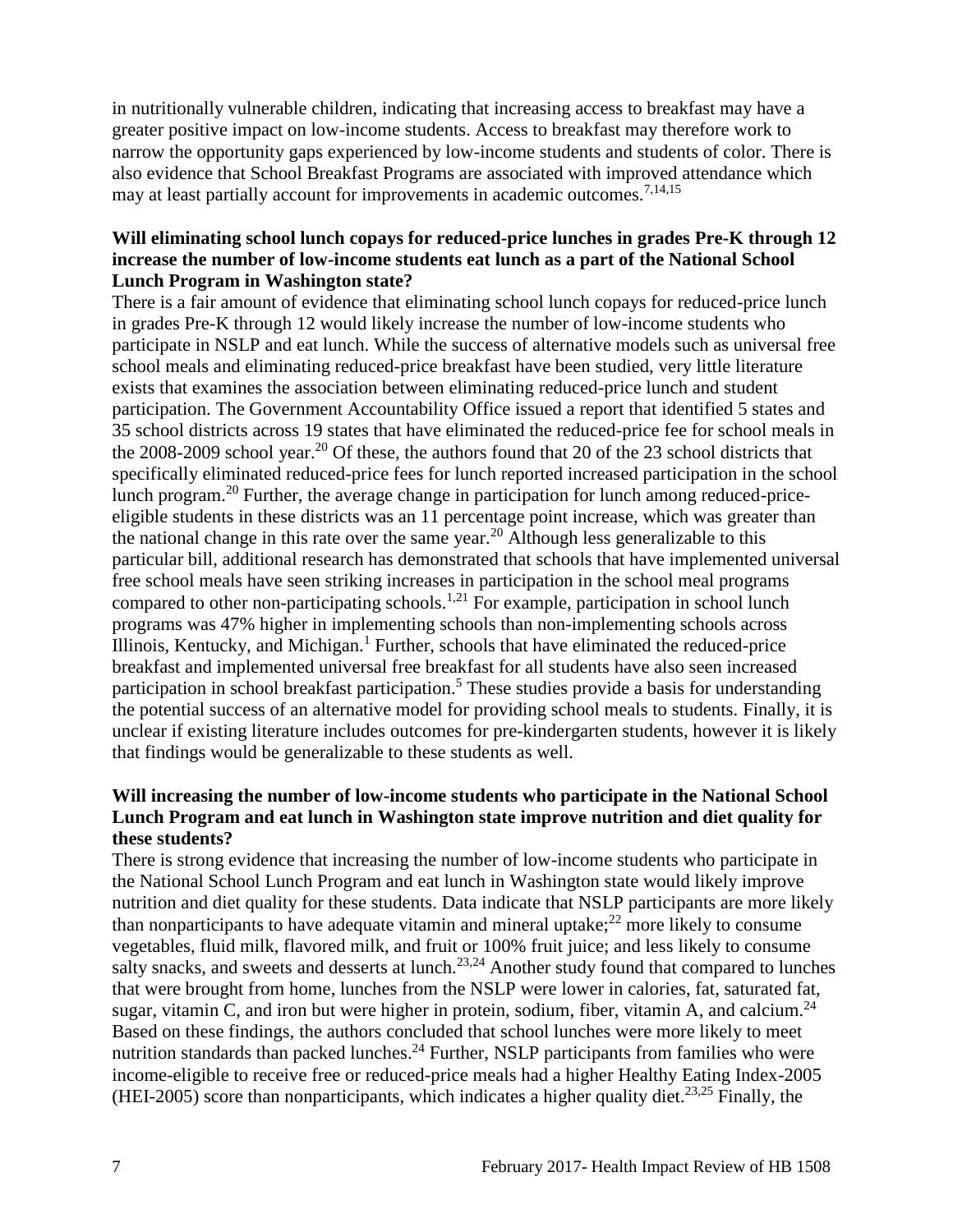importance of consuming lunch is highlighted by research that has demonstrated that children and adolescents who miss lunch have lower overall micronutrient intakes and lower intakes of fiber, calories, and sodium.<sup>[26](#page-21-1)</sup>

#### **Will improving nutrition and diet quality for students improve educational outcomes?**

There is very strong evidence that improving nutrition and diet quality for students would likely improve educational outcomes. One review article found that the relationship between nutrition and cognition has been well researched and a consensus exists among the scientific community that normal brain function is impacted by dietary building blocks such as amino acids, iron, zinc, protein, carbohydrates, and various vitamins and minerals that we derive from our food.<sup>[30](#page-22-0)</sup> Further, data indicate that students with poorer diet quality are more likely to perform worse on assessments and that students who reported higher academic performance were more likely to consume milk, vegetables, fruit, and lower intakes of fat on a daily basis.[28,](#page-21-2)[29](#page-22-1) By increasing the number of students who participate in the school lunch program, it can be expected that students are also less likely to go hungry during the school day. Given this hypothesis, a number of studies have examined the impacts of food insecurity, inadequate intakes of nutrients and energy, and hunger on school performance and have demonstrated outcomes such as lower mean grade point average, lower scores on academic achievement tests, behavior problems, worse school attendance, increased likelihood of repeating a grade, and more disciplinary action.<sup>[1](#page-11-0)[,27](#page-21-0)[,30](#page-22-0)[,31](#page-22-2)</sup> Many of these associations persisted after controlling for factors such as race/ethnicity, poverty index, age, and gender.<sup>[27](#page-21-0)</sup> Therefore, increasing the number of students who participate in the National School lunch program and have access to nutritious meals at school would likely improve students' educational outcomes.

#### **Will improving nutrition and diet quality for students improve health outcomes and decrease health disparities?**

There is very strong evidence that improving nutrition and diet quality for students would likely improve health outcomes and decrease health disparities among low-income students and students of color. There is a consensus in the scientific literature that poor nutrition and diet quality contribute to poor health outcomes such as obesity, cardiovascular disease, and diabetes both in adults and children and these outcomes vary by race/ethnicity and income.<sup>[9](#page-14-0)[,33](#page-23-1)[,59](#page-29-0)</sup> Data show that in 2012, close to 10% of Washington students in grades 8, 10, and 12 were obese and another 13-14% were overweight.<sup>[32](#page-23-0)</sup> Among 10th grade students, American Indian/Alaska Natives, Blacks, Hispanics, and Pacific Islanders were more likely than their white counterparts to be overweight or obese.[32](#page-23-0) There also appears to be a disproportionately higher incidence of type 2 diabetes among minority children nationally with the highest incidence found among Navajo Indian females (38.42 cases per 100,000 people compared to 3.7 cases per 100,000 white females).[34](#page-23-2) Further, data indicate that children from lower income households have more than two times the odds of being obese than children from higher income households and the rates of severe obesity are 1.7 times higher among poor children.<sup>[59](#page-29-0)</sup> One review article examined extensive literature that demonstrates an association between childhood obesity and outcomes such as hypertension, high blood lipids, chronic inflammation, increased blood clotting tendency, endothelial dysfunction, hyperinsulinaemia, sleep apnea, asthma, and type 2 diabetes.<sup>[33](#page-23-1)</sup> Further, type 2 diabetes presents additional risks such as heart disease, stroke, kidney failure, and blindness.[33](#page-23-1) In addition to the physical health risks from childhood obesity, many studies have indicated substantial psychosocial consequences such as negative self-image and stereotyping.<sup>[33](#page-23-1)</sup> Because the same students who are eligible for reduced-price lunch are also experiencing health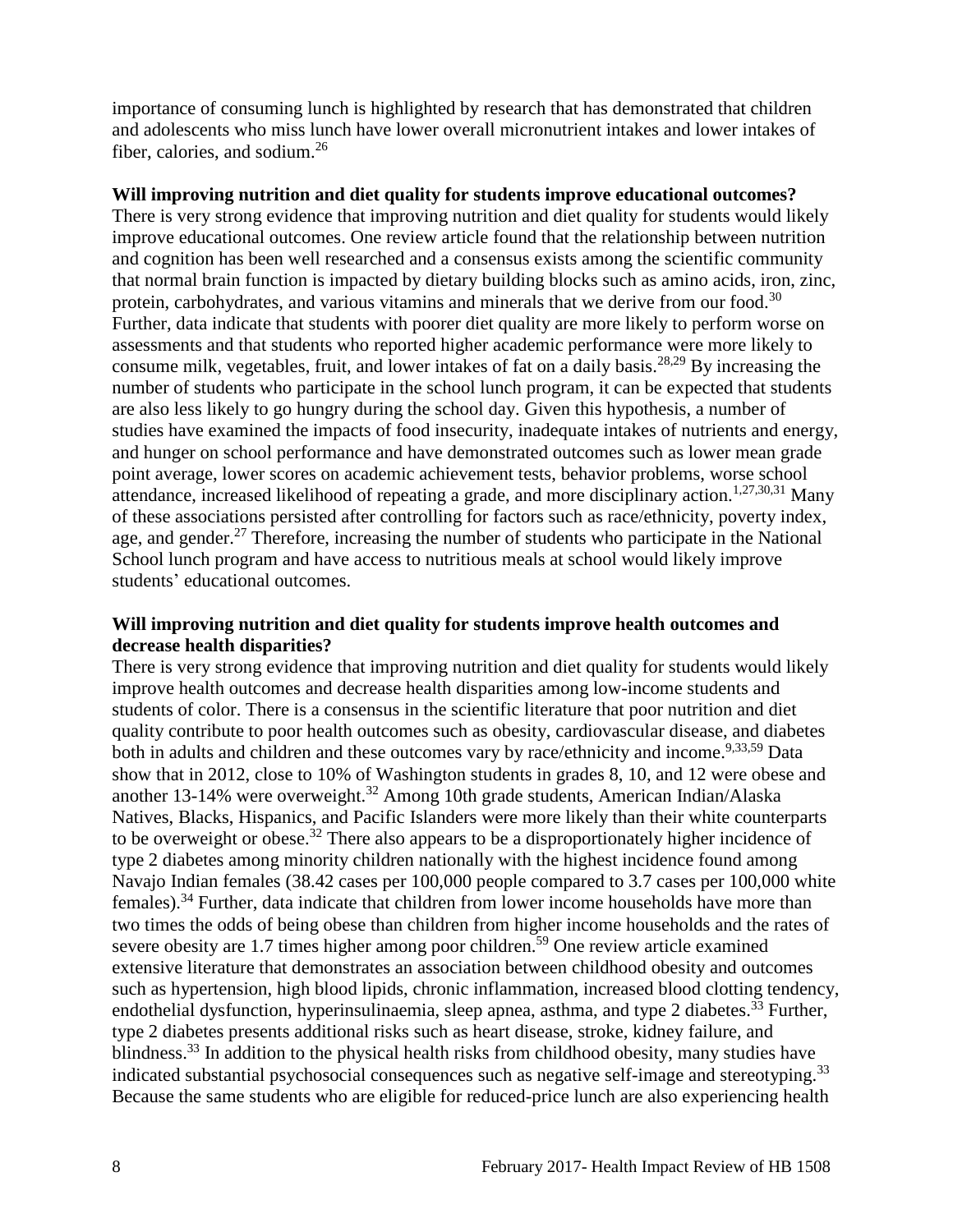disparities, improved health outcomes for these students has potential to decrease health disparities.

#### **Will improving educational outcomes improve educational attainment?**

There is very strong evidence that improved educational outcomes such as those linked to eating breakfast and lunch (e.g. higher grades and increased readiness to learn) are associated with higher educational attainment.<sup>[35-38](#page-24-0)</sup> For example, one study found that low grades during primary school were predictive of not having completed a secondary education by age 20 or  $21.^{38}$  $21.^{38}$  $21.^{38}$  These links are well documented and because this connection is widely accepted, less time was dedicated to researching this relationship. In addition several measures of educational outcomes are innately indicative of education attainment (e.g. specific grades are required as a prerequisite for high school graduation—one measure of educational attainment) further supporting the strength-of-evidence for this relationship.

#### **Will improving educational attainment improve earning potential?**

There is very strong evidence for the connections between increasing educational attainment and increasing income as well as decreasing rates of unemployment. These links are well documented globally, and data indicate that these trends do exist in Washington state as well. $40,52$  $40,52$ Because this connection is widely accepted, less time was dedicated to researching this relationship.

#### **Will improving earning potential improve health outcomes and decrease health disparities?**

There is very strong evidence that improving earning potential will improve health outcomes and decrease health disparities. There is a large body of robust evidence that supports the association between income, or socioeconomic position, and health.[19,](#page-18-2)[39-41](#page-25-0)[,43](#page-26-0)[,48](#page-26-1)[,49](#page-27-1)[,53-58](#page-28-0) Significant correlations exist between lower income and a number of health indicators including worse overall selfreported health, depression, stress, asthma, arthritis, stroke, oral health, tobacco use, women's health indicators, health screening rates, physical activity, and diabetes.<sup>[40](#page-25-1)[,41](#page-25-2)[,53](#page-28-0)[,56](#page-28-1)[,58](#page-29-1)</sup> Further. 2015 data indicate that age-adjusted death rates were higher in Washington census tracks with higher poverty rates.[48](#page-26-1) Household income was also the strongest predictor of self-reported health status in Washington in 2016, even after accounting for age, education, and race/ethnicity.<sup>[49](#page-27-1)</sup> Among children, evidence indicates that low socioeconomic status in the first five years of life has negative health outcomes in later childhood and adolescence including activity-limiting illness, parent-reported poor health status, acute and recurrent infections, increasing body mass index  $(BMI)$ , dental caries, and higher rates of hospitalization.<sup>[57](#page-29-2)</sup> Finally, financial stress is also associated with adverse outcomes for families such as problem behavior in adolescents, interparental conflict, and parental depression.<sup>[55](#page-28-2)</sup>

#### **Will improving educational attainment improve health and decrease health disparities?**

<span id="page-10-0"></span>There is very strong evidence that higher educational attainment is associated with better health. Data collected nationally and in Washington state indicate a correlation between higher educational attainment and positive health outcomes such as decreased rates of diabetes, oral health problems, tobacco use, inactivity, obesity, depression, and coronary heart disease. The correlation between health and education is observed even after controlling for income, which can also serve as a mediating factor. $39-51$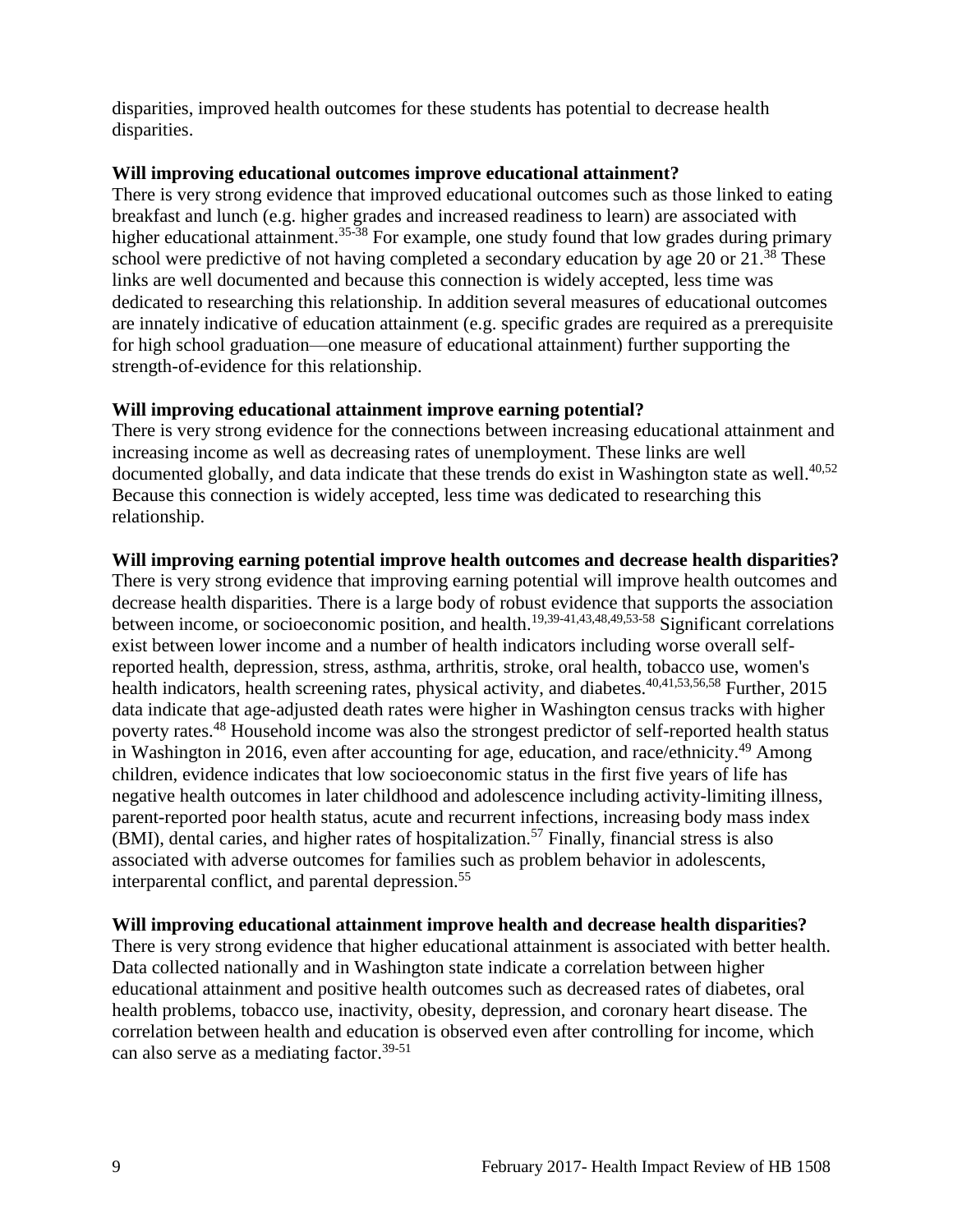# **Annotated References**

#### <span id="page-11-0"></span>1. **Levin Madeleine, Hewins Jessie.** *Universal Free School Meals: Ensuring that All Children Are Able to Learn.* **Sargent Shriver National Center on Poverty Law 2014.**

Levin et al. present an overview of the school meal participation, the importance of nutrition on academic achievement, and success stories from districts and states across the country that have implemented alternative meal delivery programs. The authors discuss research that indicates that nourished children are not only better test-takers and participants in school but they are also more likely to arrive on time, behave, have better attendance and be alert in class. Further, hungry children and teens are more likely to have lower math scores, repeat a grade, be suspended from school, and have altercations with their peers. School meal participants are more likely to consume fruit, vegetables, and milk and when meals are offered at no charge to students, a growing body of evidence indicates that school meal participation increases. The report continues on to discuss the various ways that schools have been able to implement universal free meals to their students, including through the community eligibility provision, and the success these schools have seen in increased participation. The authors conclude that school meal programs often help families stretch their limited resources further to ensure that their children can succeed in school and further efforts are needed to expand the uptake of free meal models and the use of community eligibility.

#### <span id="page-11-1"></span>2. **Anzman-Frasca Stephanie, Djang Holly Carmichael, Halmo Megan M., et al. Estimating Impacts of a Breakfast in the Classroom Program on School Outcomes.** *JAMA Pediatrics.* **2015;169(1):71.**

Anzman-Frasca et al. conducted a quasi-experimental study to estimate the impact of Breakfast in the Classroom (BIC) programs on School Breakfast Program participation, school attendance, and academic outcomes. The authors analyzed data from 257 schools implementing BIC programs and 189 schools without BIC programs within one large urban school district in the United States. Over 80% of students in the district were eligible for free or reduced-price school meals, and more than 70% of the students were Hispanic/Latino. After controlling for potential confounding factors, the authors found that schools with BIC programs had significantly higher rates of participation/higher meal counts in the School Breakfast Program and greater overall student attendance than schools without these programs. On average 73.3% of students in BIC schools participated in the School Breakfast Program compared to 42.9% of students in non-BIC schools. BIC programs were implemented in different months in each school with some schools having their programs operational by November and other schools having their programs running by March. As more BIC programs were implemented participation in the breakfast program increased, with 41.9% participation in the BIC schools in August 2012 increasing to 94.6% participation in May 2013. The respective rates for non-BIC schools were 46.4% and 43.4%. BIC schools also had attendance rates of 95.5% versus rates of 95.3% for non-BIC schools. This difference represents an additional 76 attended days per grade per month. The data did not reveal significantly different outcomes for BIC versus non-BIC schools in relation to achievement test scores. The measure of test scores may not have been timely as some of the schools did not implement their BIC programs until March.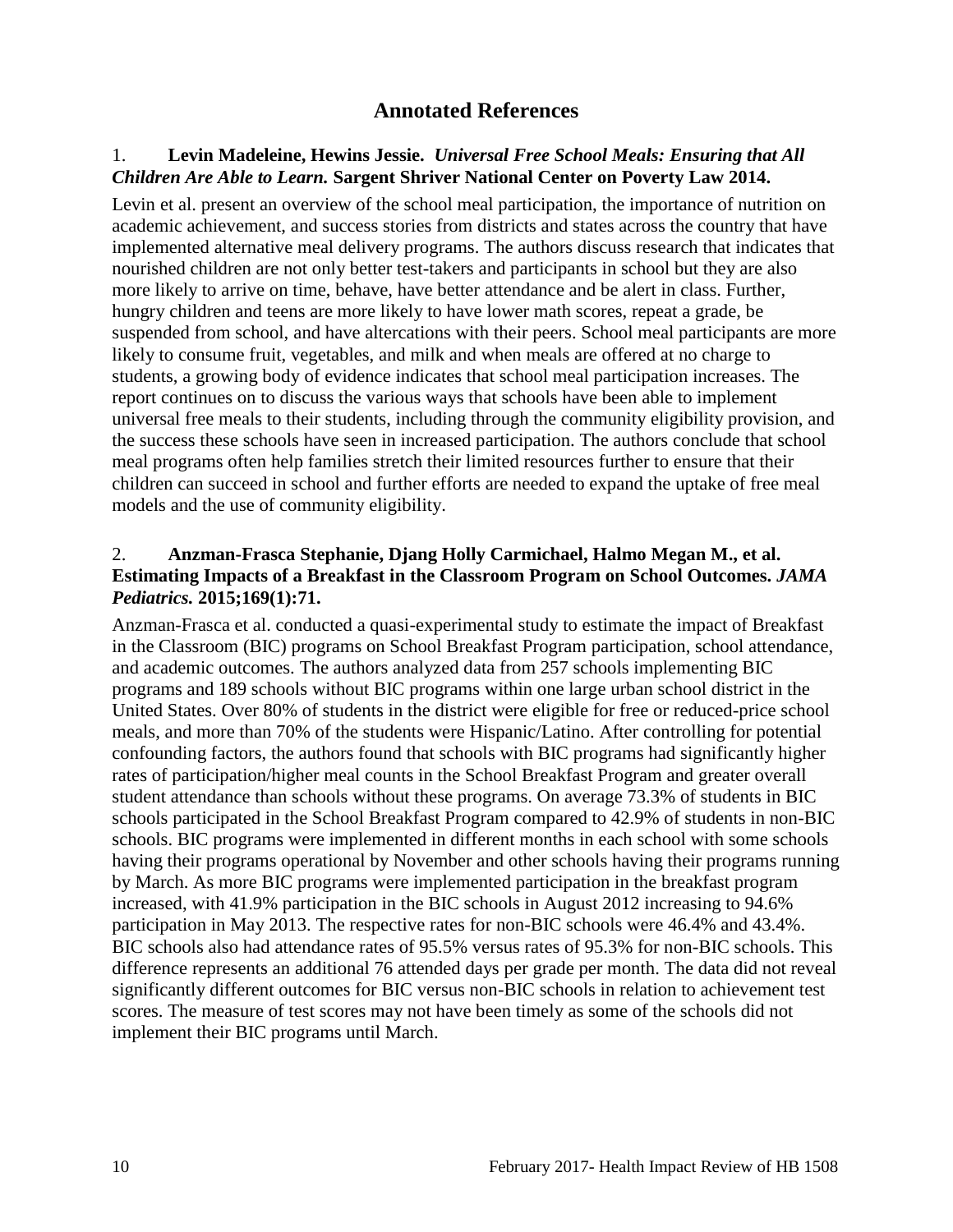# <span id="page-12-2"></span>3. **Aud S, Fox MA, KewalRamani A.** *Status of Trends in the Education of Racial and Ethnic Groups.* **Washington DC: National Center for Education Statistics; U.S. Department of Education;2010.**

This report compiled national level school data and survey data from 2007, and was analyzed by US Department of Education staff. They found that nationally, Hispanic, Native American/Alaska Native, Native Hawaiian and other Pacific Islander, and African American children under 18 are more likely to be living in poverty than White, Asian, or mixed race children.

# <span id="page-12-1"></span>4. **Bartfeld J., Kim M. Participation in the School Breakfast Program: new evidence from the ECLS-K.** *The Social service review.* **2010;84(4):541-562.**

Bartfeld and Kim analyzed data from the Early Childhood Longitudinal Study—Kindergarten Cohort in order to determine predictors of participation in the School Breakfast Program. They analyzed parent survey data from wave 5 (third grade) collected in 2002. The primary analysis includes 6,680 children who attended schools with a School Breakfast Program. The authors found that the probability of participating in the School Breakfast Program increases if breakfast is served in the classroom or if the duration of the breakfast period increases. They also found that for students who ride the bus, as the length of time increases between when their bus arrives at school and their first class, participation in the School Breakfast Program also increases. The authors conclude that the "results strongly support the hypothesis that increasing the convenience of the School Breakfast Program leads to greater participation."

# <span id="page-12-0"></span>5. **Bernstein LS, McLaughlin JE, Crepinsek MK, et al.** *Evaluation of the school breakfast program pilot project: Final report. Special nutrition programs. Report number cn-04-sbp. Nutrition assistance program report series.* **Alexandria, VA USDA, Food and Nutrition Service;2004.**

In 1998 Congress authorized a three year (2000-2003) School Breakfast Program Pilot Project to evaluate the effects of providing universal free school breakfast in six districts across the United States. Control schools continued to offer the regular School Breakfast Program. Bernstein et al. found that schools offering universal free school breakfast saw an increase in participation in the School Breakfast Program in the first year of the pilot. However, schools that also offered breakfast in the classroom saw significantly larger increases in participation (from 27% in the base year to 66% the following year) compared to schools that did not offer breakfast in the classroom (from 17% in the base year to 28% the following year). The rate of participation in the control schools stayed relatively constant increasing from 20% to 21%.

# 6. **Morris Chad T., Courtney Anita, Bryant Carol A., et al. Grab 'N' Go Breakfast at School: Observations from a Pilot Program.** *Journal of Nutrition Education & Behavior.*  **2010;42(3).**

Morris et al. evaluated a two week Grab 'N' Go pilot program in a middle school where 48% of the student body qualified for free or reduced-price lunches. For this program school nutrition staff prepared sack breakfasts that were available in the cafeteria prior to the first class of the day. The first week these were provided free to all students while in the second week they were priced at the regular breakfast prices for free, reduced (\$0.30), and full price breakfast (\$1.10). The evaluation included field notes, focus groups, interviews with school staff, and student and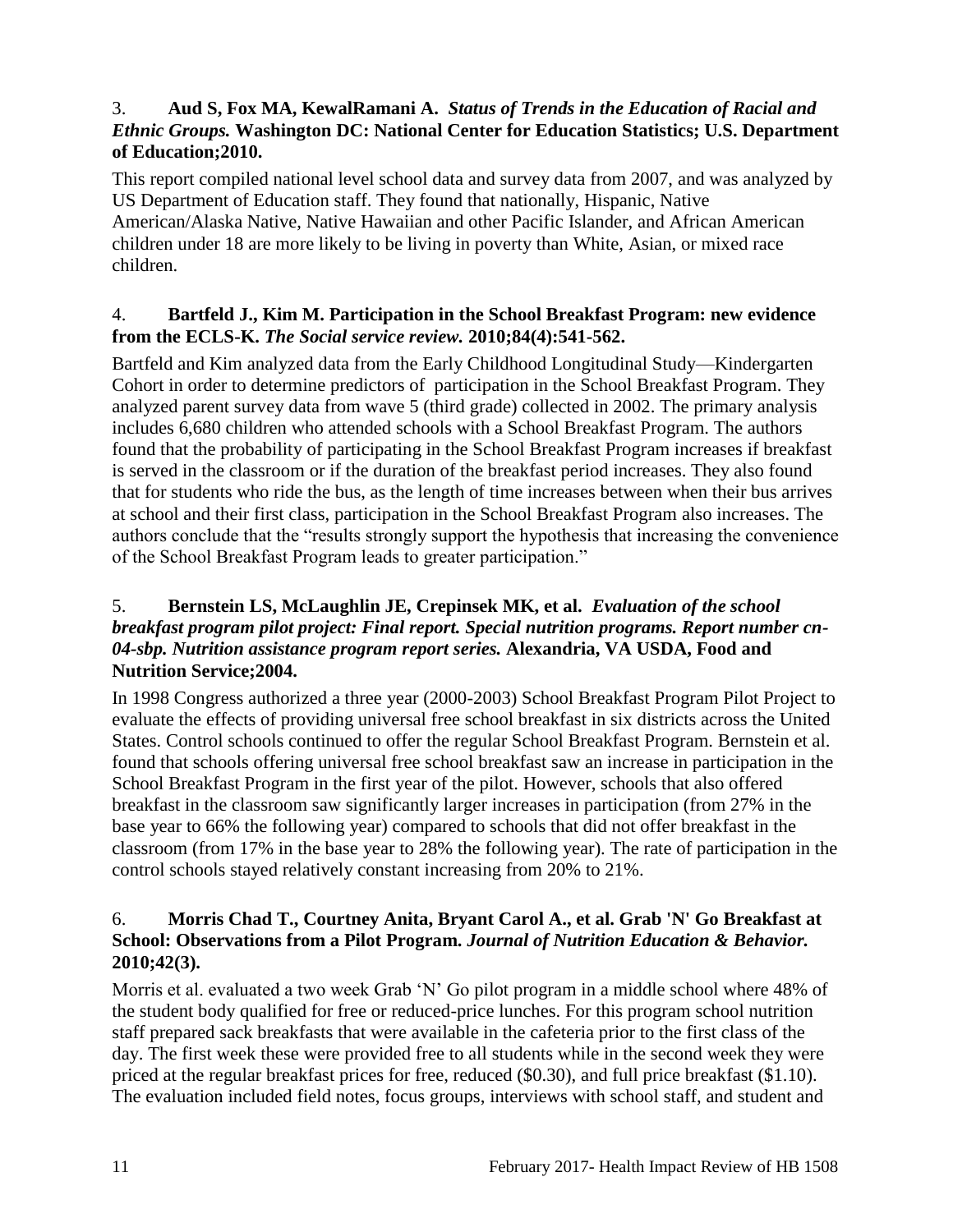teacher surveys. Forty-nine percent of the students surveyed who 'rarely ate breakfast' indicated that they had participate in the Grab 'N' Go meals. Sixty-six percent of surveyed students reported participating in the program, with 27% participating for all 10 days.

# <span id="page-13-0"></span>7. **Mosehauer K et al.** *The Future of School Breakfast: An Analysis of Evidence-Based Practices to Improve School Breakfast Participation in Washington State.* **Washington Appleseed;2013.**

Mosehauer et al. analyzed 2013 Washington student School Breakfast Program participation data and found that districts with some schools using Breakfast after the Bell models had higher average participation rates among the target population (students eligible for free and reducedprice lunch) in the School Breakfast Program than districts only using traditional cafeteria models. For example, the districts using traditional models had participation rates for the target population of 49.85% while districts with some schools using traditional cafeteria models and some using Second Chance Breakfast had rates of 50.97%, districts with some schools using traditional models and some using Second Chance Breakfast or Grab 'N' Go had rates of 55.46%, and districts with some schools using traditional models and some using Second Chance Breakfast, Grab 'N' Go, and Universal Breakfast had rates of 77.47%. The report does not indicate if these rates are statistically significantly different. These data also indicate that lowincome students missed more days of school than their high-income counterparts, but that schools with higher participation in the School Breakfast Program by students eligible for free and reduced-price meals had smaller disparities in attendance between low and high-income students. Schools meeting national breakfast participation goals saw 40% fewer absences for low-income students than schools not meeting these goals. For example, in Auburn School District, low-income students at schools serving breakfast to 70% or more of the students eligible for free or reduced-price meals missed 1.7 more days of school each year than their higherincome peers, while free and reduced-price eligible students at schools serving less than 70% of the target population missed 3.62 days more than their peers. These are descriptive data only and do not account for potential confounding factors, however the authors did exclude students who were not enrolled in the same school for the entire year which reduces the risk of cross-over. This report also indicates that in Washington, low-income students who experience greater food insecurity missed 1 to 5 more days of school per year than their counterparts.

# <span id="page-13-1"></span>8. **Nanney Marilyn S., Olaleye Temitope M., Wang Qi, et al. A pilot study to expand the school breakfast program in one middle school.** *Behav. Med. Pract. Policy Res. Translational Behavioral Medicine : Practice, Policy, Research.* **2011;1(3):436-442.**

Nanney et al. conducted a cohort study to evaluate the impact of a Grab 'N' Go School Breakfast Program meal that was delivered in the hallway and eaten in the classroom. The program was implemented in a classroom in Minneapolis, Minnesota with sixth grade students (n=239) for six weeks in 2010. The researchers analyzed School Breakfast Program participation data and preintervention BMI as well as data from post intervention student and teacher surveys and researcher observations. The response rate for the student survey was 83.9% and the teacher survey response rate was not reported. One hundred percent of teacher respondents indicated that the meals were not messy or disruptive and that the student behavior was overall excellent or good. The authors found a significant increase in School Breakfast Program participation during the intervention—with an average increase in participation of 0.47 days per week. This increase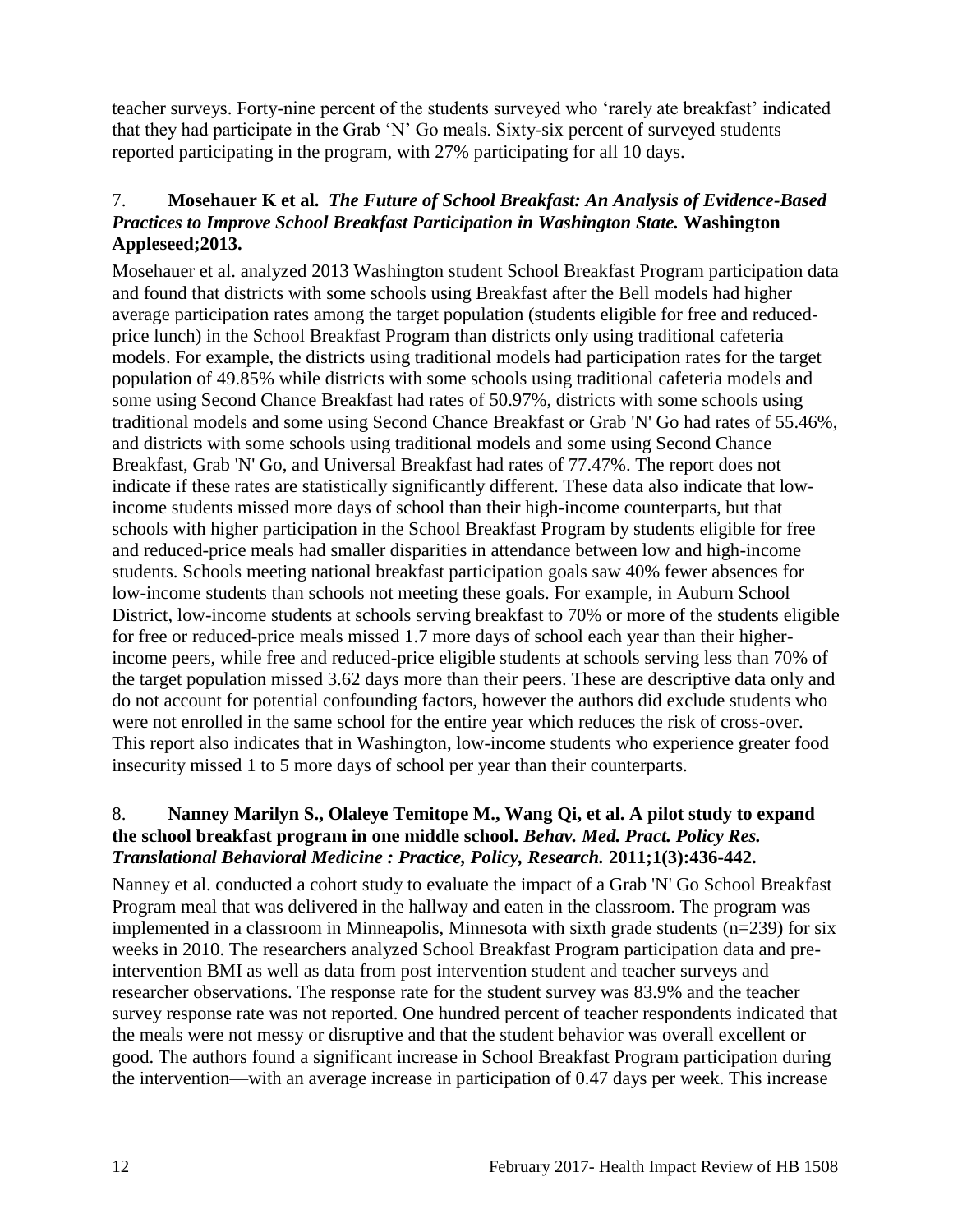was stronger for students who received fee and reduced price lunches (increase of 0.63 days per week) compared to full paid students (increase of 0.29 days per week).

# <span id="page-14-0"></span>9. **Student Enrollment Demographic Data 2014;**

# **[http://reportcard.ospi.k12.wa.us/DataDownload.aspx.](http://reportcard.ospi.k12.wa.us/DataDownload.aspx) Accessed November 13, 2016.**

These recent Washington state data indicate that school districts that serve high percentages of students eligible for free and reduced-price lunch also tend to serve high percentages of students of color. Although the relationship is not true for every district, the trend is apparent when looking at data for all of the districts combined.

# <span id="page-14-2"></span>10. **Olsta Julia. Bringing Breakfast to Our Students: A Program to Increase School Breakfast Participation.** *Journal of School Nursing.* **2013;29(4):263-270.**

Olsta evaluated the impact of a program extending breakfast cafeteria hours and providing a mobile cart that served a complete school breakfast during students' morning study hall classes. This study was conducted in a public high school in a Midwestern suburban area in the 2010- 2011 school year. This school held a morning study hall in the cafeteria. The student body was made up of approximately 28% low-income students and 43% students of color. Before implementing the program the school's Wellness Team collected a baseline survey as a needs assessment from students enrolled in physical education (PE) classes (n=1,405) which had a response rate of 86%. Following implementation of both the food cart and the extended breakfast hours the school saw an increase in average daily school breakfast participation of nearly 400% by the end of the school year. The school Wellness Team conducted a follow-up survey in the spring of 2011 with current students enrolled in PE classes (n=826) with a response rate of 49%. These were not the same students who took the baseline survey. The survey data indicated that the percentage of students who reported that they had skipped breakfast at least once per week was 8.7% lower when compared to the baseline survey. This research did not include a comparison group. This study was partially supported by a grant from the Midwest Dairy Council so there is potential for a conflict of interest.

# <span id="page-14-1"></span>11. **QxQ Analysis. 2012; [http://www.askhys.net/Analyzer.](http://www.askhys.net/Analyzer)**

Washington State Healthy Youth Survey data from 2012 indicate that among 6th , 8th, 10th, and 12th grade respondents students of color and American Indian/Alaska Native (AI/AN) students were more likely to report having gone without breakfast on the day of the survey than their white peers. Although these disparities did not reach significance in every grade for each race/ethnicity classification, the rates of skipping breakfast were significantly higher than those for white students for the following: 6th grade AI/AN and Hispanic students as well as those that self-reported their race/ethnicity as "multiple" or "other"; 8th AI/AN, black, and Hispanic students as well as those reporting their race/ethnicity as "multiple" or "other"; and 10th grade AI/AN and Hispanic students; and 12th grade black and Hispanic students. High percentages of students from every grade reported skipping breakfast. These rates reached as high as 49.5% (95% CI 39.5-59.5%) for AI/AN 10th graders. The percentage of students who skipped breakfast in 6th, 8th, 10th, and 12th grade (all racial ethnic groups combined) were  $20.2\% \pm 2.0\%$ , 31.7%  $\pm 2.0\%$ , 37.1% $\pm 2.3\%$ , and 38.5%  $\pm 2.5\%$  respectively.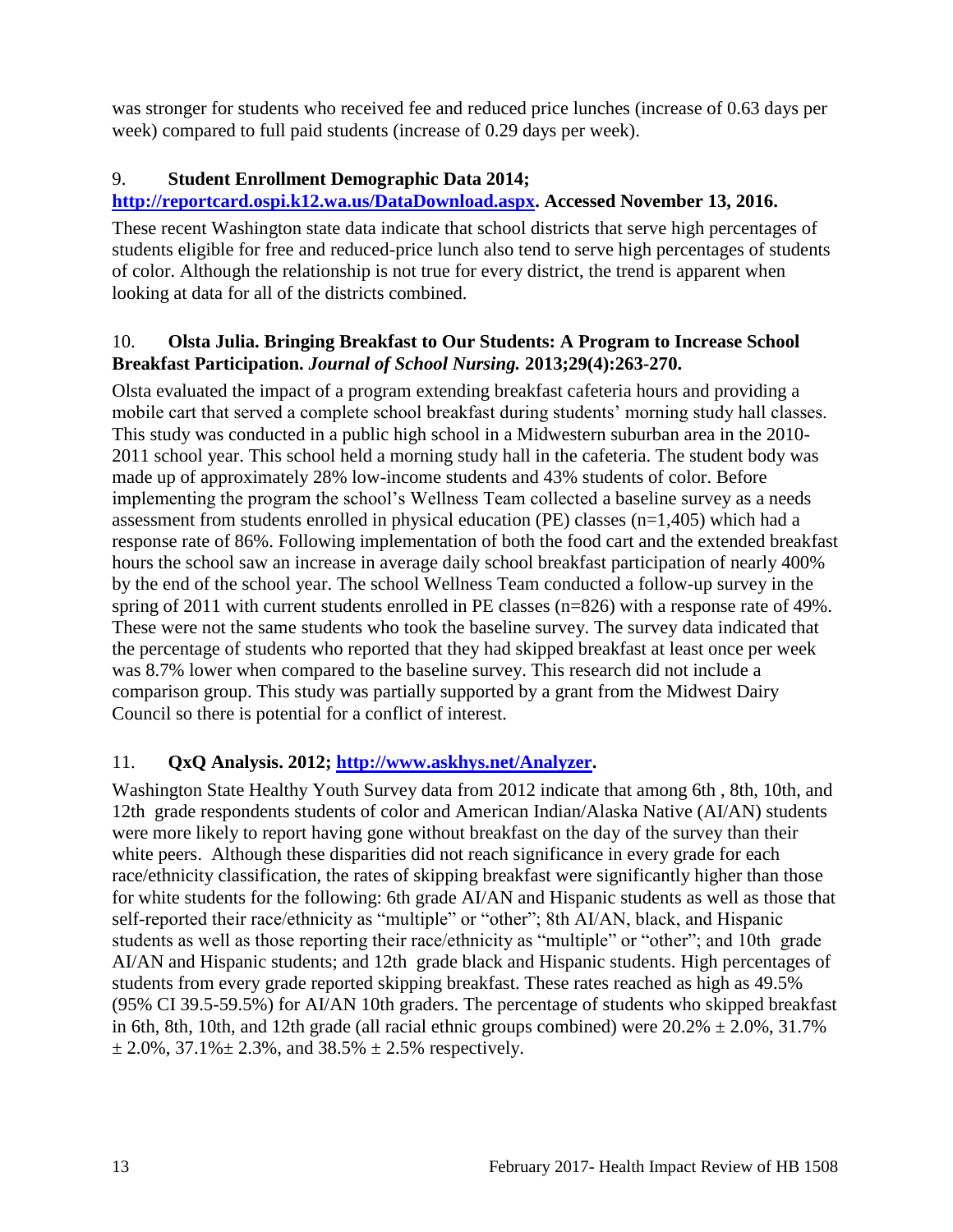# <span id="page-15-1"></span>12. **Sweeney Nancy M., Tucker Joanne, Reynosa Brenda, et al. Reducing Hunger-Associated Symptoms: The Midmorning Nutrition Break.** *The Journal of School Nursing.*  **2006;22(1):32-39.**

Sweeney et al. evaluated the impact of a 9:00 AM Nutritional Break one academic year after its implementation in an inner-city high school. A baseline survey of the high school students (n=846) indicated that 57% of the respondents had not eaten breakfast on the day of the survey despite the universal free breakfast program offered at the school (response rate not noted). Following the intervention researchers collected 590 student surveys (71% response rate) and 46 staff surveys (33% response rate). Students reported a 36% participation rate in the before-school on campus breakfast while 69% of students reported participating at least one day per week in the Nutrition Break. The authors also found that as participation in the Nutrition Break increased, students reported a significant decrease in several huger-related symptoms (i.e. inability to focus, tiredness, stomachache, and midmorning hunger), although participation in the Nutrition Break only accounted for small percentages in the variation. Seventy-four percent of the staff members who responded to the survey indicated that the Nutrition Breaks had a positive effect on students such as improved performance, students being more alert, energetic, motivated and refreshed after the Break and that hunger was no longer an issue during class. Thirty-five percent of staff responded that the Break had negative impacts such as sugar rushes following the Break and sugar crashes later in the day.

# <span id="page-15-2"></span>13. **Van Wye G., Seoh H., Adjoian T., et al. Evaluation of the New York City breakfast in the classroom program.** *American journal of public health.* **2013;103(10):59-64.**

Van Wye et al. conducted a cross-sectional survey of third through fifth grade students attending schools in New York City in nine schools providing Breakfast in the Classroom (BIC) programs and in seven geographically and demographically matched randomly selected control schools. All students in the BIC and control classrooms were surveyed on what and where they had eaten that morning (n=2,289) with a 98% response rate. Both control and intervention schools offered universal free breakfast. Students in BIC classrooms were significantly less likely to report having skipped breakfast (8.7%) compared to students in the control classrooms (15.0%). While BIC students were more likely to report eating in more than one location (e.g. home and in the classroom) than control students, there were no significant differences between the two groups in consumption of fruits and vegetables, candy, doughnuts, chips, or sugary drinks. BIC students ate an estimated 95 calories more in the morning compared to control students. Among students offered BIC, those actually eating BIC consumed an estimated 151 more calories than students in control schools. The authors indicate that while the data support that BIC decreased the number of students skipping breakfast, it was also associated with an increase in caloric consumption that may be above what is needed. They also note that because the BIC programs were relatively new it is possible that as they are normalized students will be less likely to eat breakfast at more than one location.

#### <span id="page-15-0"></span>14. **Adolphus K., Lawton C. L., Dye L. The effects of breakfast on behavior and academic performance in children and adolescents.** *Frontiers in human neuroscience.*  **2013;7.**

Adolphus et al. conducted a systematic review of the literature to determine the effects of breakfast on school behavior and on academic performance. The authors included articles and reviews published between 1950 and 2013. Thirty-six studies met their inclusion criteria with 14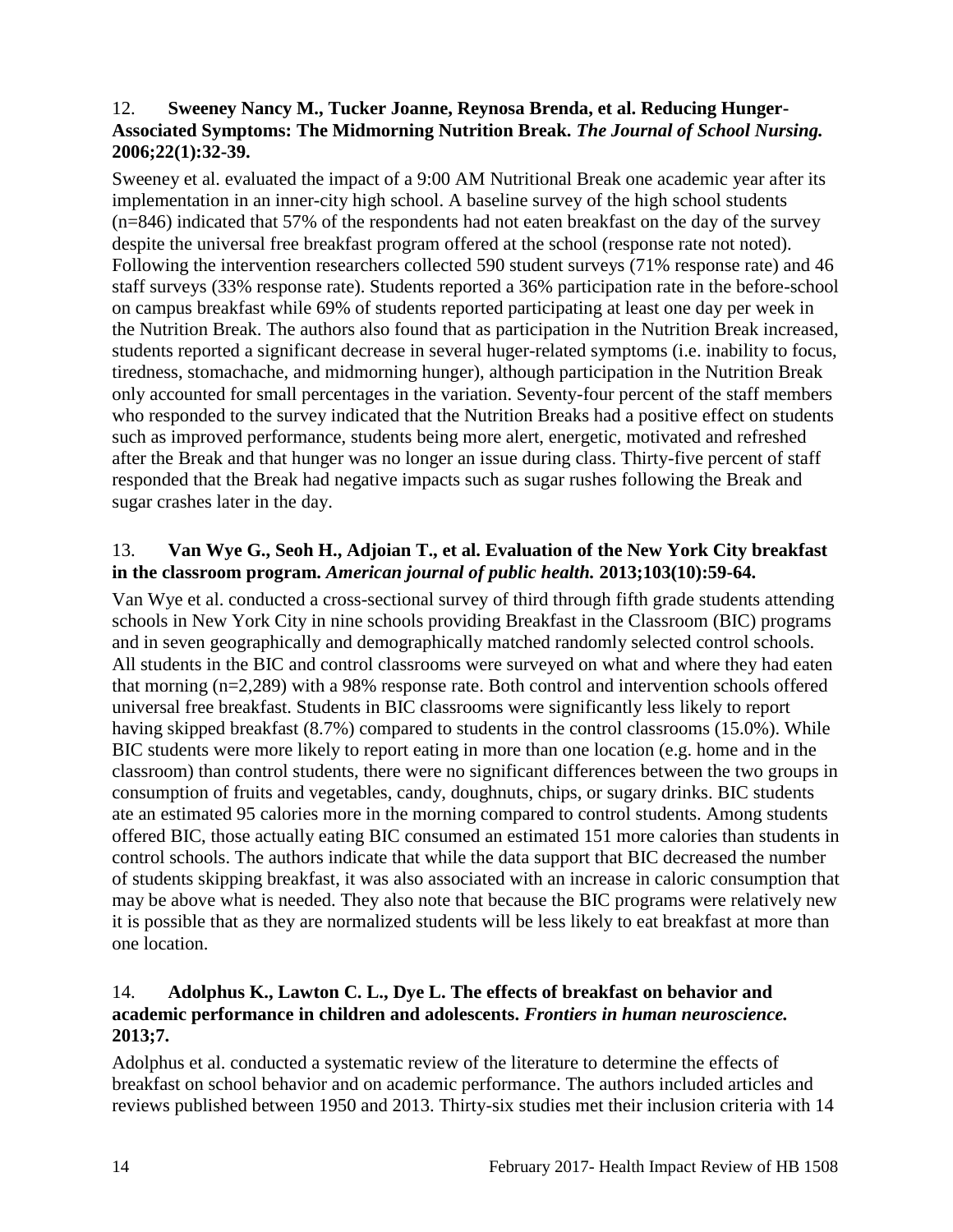including behavior measures, 17 including academic performance measures, and five studies including both behavior and academic outcomes. Of the 19 studies which evaluated the effects of breakfast on behavior 11 found a positive effect on behavior such as being on-task in the classroom. This effect was found in both well-nourished and undernourished children as well as those with low socioeconomic position. Most of these studies are evaluations of School Breakfast Programs, which both lack scientific rigor and are looking at the connection between having a School Breakfast Program and behavior irrespective of how many students were actually participating in the program or eating breakfast. The authors indicate that in order for the School Breakfast Program to impact behavior barriers to accessing the program must be minimized. The review identified 21 studies evaluating the effect of habitual breakfast and School Breakfast Programs on academic performance. The authors found that increased frequency of habitual breakfast was consistently and positively associated with improved school performance such as school grades and achievement test scores. The evidence also supports that School Breakfast Programs have positive effects on school performance, particularly math grades and arithmetic scores. The evidence indicates that these positive effects may be more pronounced in schools with more undernourished children and worse academic outcomes where studies carried out with these populations showed consistent positive effects of breakfast on school performance. The researchers highlight studies which have found School Breakfast Programs to be associated with increased attendance, punctuality, readiness to learn, decreased dropout rates, and better classroom behavior.

#### <span id="page-16-0"></span>15. **Hoyland A., Dye L., Lawton C. L. A systematic review of the effect of breakfast on the cognitive performance of children and adolescents.** *Nutrition research reviews.*  **2009;22(2):220-243.**

Hoyland et al. conducted a systematic review of the literature on the effects of breakfast on cognitive function in children and adolescents. The authors included studies published between 1950 and 2009. Forty-two articles consisting of 45 studies met their inclusion criteria. The authors provided a quality rating score for each study using pre-defined criteria. The researchers conclude that overall the evidence supports that eating breakfast has positive effects on cognitive performance compared to skipping breakfast. This finding was apparent in both acute studies and evaluations of longer-term School Breakfast Programs. They also found that these positive effects were more apparent in nutritionally vulnerable children, indicating that increasing access to breakfast may have a greater positive impact on low-income students. The authors also highlight evidence that School Breakfast Programs are associated with improved attendance and indicate that this may at least partially account for the benefits observed as part of the breakfast programs. They cite studies which found that breakfast was associated with improvements in, for example, memory, fewer errors on attention tasks, achievement tests, math grades, and reading scores. Although there was not complete consensus among the 45 studies, and some publications found no association between breakfast and some measure of cognition, six of the seven highest quality studies (receiving at least a 16 out of 18 possible points for quality), found a positive association between breakfast and at least one measure of cognitive performance. One of the authors of this study was supported by a grant from Kellogg Company UK, which could introduce a conflict of interest. The authors also note that many of the "studies reviewed were sponsored in whole or in part by industry."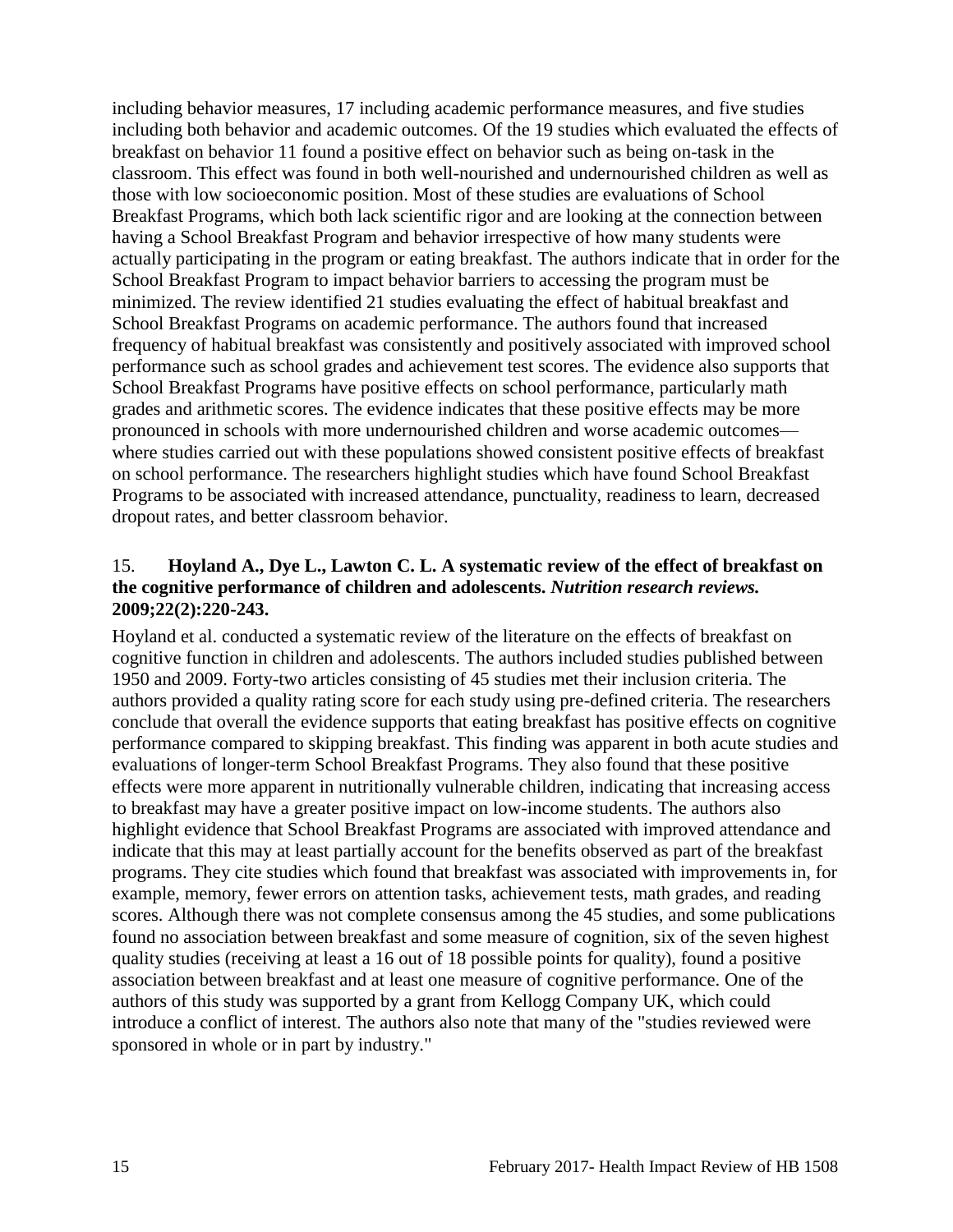# <span id="page-17-0"></span>16. **Mesas A. E., Muñoz-Pareja M., López-García E., et al. Selected eating behaviours and excess body weight: a systematic review.** *Obesity reviews : an official journal of the International Association for the Study of Obesity.* **2012;13(2):106-135.**

Mesas et al. conducted a systematic review of the literature on the connection between skipping breakfast and obesity. They included studies in English, Spanish, and Portuguese that had been published through the end of 2010. The authors excluded studies that only included subjects with excess weight. This exclusion may mask any effects primarily or exclusively impacting individuals with high BMI. The authors identified 63 cross sectional and 10 longitudinal studies that fit their inclusion criteria. Of the publications focusing on children and/or adolescents 35 of the 48 cross sectional studies found that skipping breakfast was associated with overweight or obesity. This association between skipping breakfast and obesity was observed even by studies that controlled for confounding factors. Seven of the longitudinal studies focused on children and/or adolescents and these found conflicting results. In three of these seven studies skipping breakfast was associated with excess weight. The cross-sectional studies on adults were conflicting, though a slightly higher percentage of the studies found that skipping breakfast was associated with increased BMI. However, the two longitudinal studies in adults that controlled for confounders (higher quality studies) found that skipping breakfast was associated with an increase in BMI of at least 5% after one year of follow-up.

# <span id="page-17-1"></span>17. **O'Neil C. E., Nicklas T. A., Fulgoni V. L., et al. Nutrient Intake, Diet Quality, and Weight/Adiposity Parameters in Breakfast Patterns Compared with No Breakfast in Adults: National Health and Nutrition Examination Survey 2001-2008.** *Journal of the Academy of Nutrition and Dietetics.* **2014;114(12):S27-S43.**

O'Neil et al. cite eleven studies in their introduction which indicate that breakfast consumption among adults is associated with improved daily nutrient intake, food group selection, dietary adequacy, diet quality, and intake of micronutrients. The authors also cite evidence that breakfast consumption is associated with positive measures of BMI and cardiovascular risk factors but note that the literature addressing these measures has been inconsistent. O'Neil et al. analyzed 2001-2008 National Health and Nutrition Examination Survey data for respondents 19 years of age or older (N=18,988). They found eleven different meal patterns among respondents. The data indicate that individuals who ate quality breakfasts (e.g. grains, 100% fruit juice, lower-fat milk, whole fruit) had higher daily intakes of nutrients and lower BMI and waist circumference than breakfast skippers. Note that individuals with meal patterns that included, for example, doughnuts, muffins, etc., did not have higher nutrient intake or lower BMI than breakfast skippers. O'Neil was a member of the Kellogg's Breakfast Council at the time this article was written, and publication of this article was supported by an unrestricted education grant from the Kellogg Company, both of which may introduce a conflict of interest.

# <span id="page-17-2"></span>18. **Smith K. J., Gall S. L., McNaughton S. A., et al. Skipping breakfast: longitudinal associations with cardiometabolic risk factors in the Childhood Determinants of Adult Health Study.** *The American journal of clinical nutrition.* **2010;92(6):1316-1325.**

Smith et al. cite evidence in their introduction that skipping breakfast is associated with a poorer overall diet; lower physical activity levels; higher intakes of fat, cholesterol, and energy; and lower intakes of fiber, vitamins and minerals. The authors conducted a longitudinal cohort study in Australia in order to determine the effects of skipping breakfast in both childhood and adulthood. The national cohort of 9-15 year olds were first surveyed in 1985 (67.5% response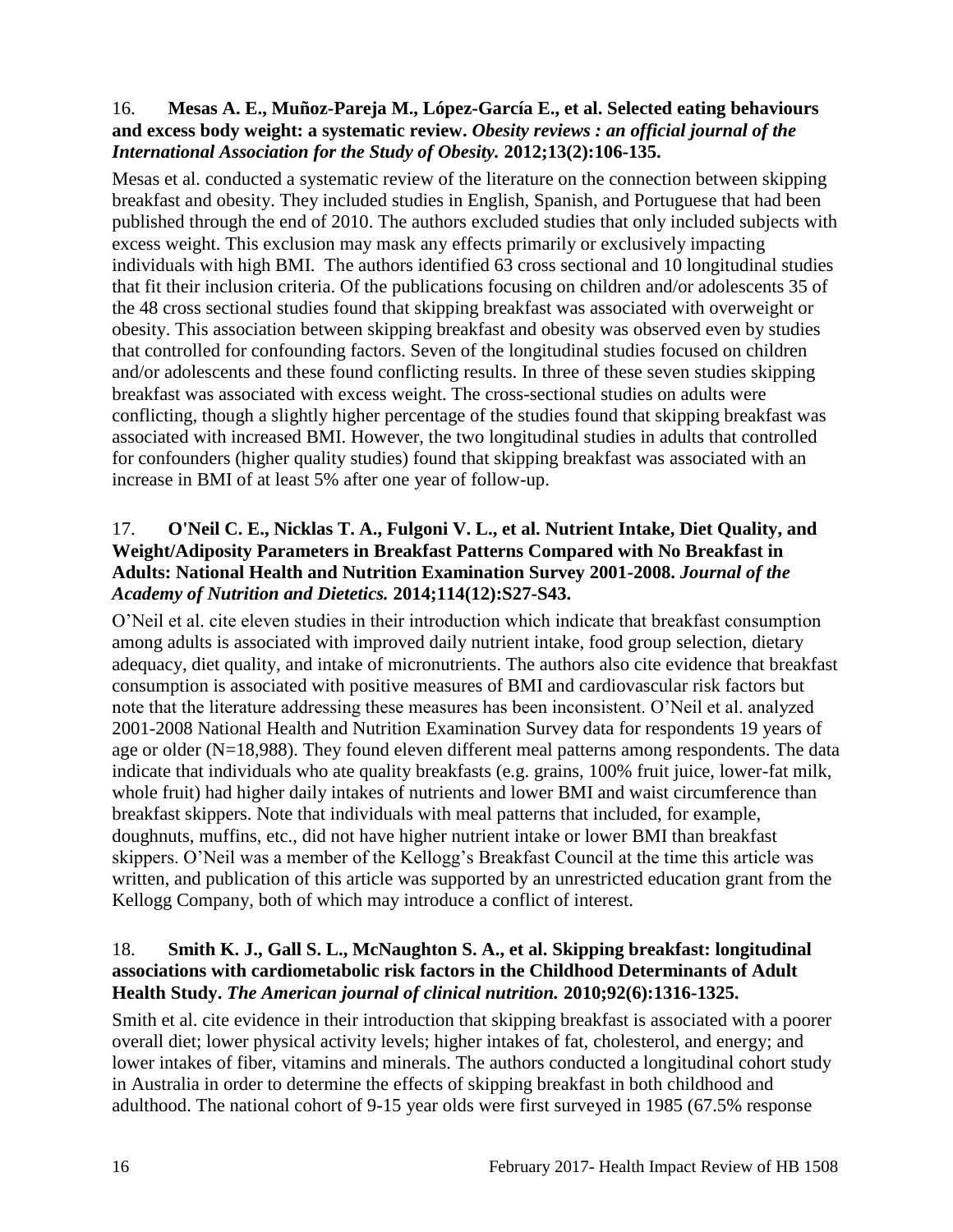rate). Between 2004 and 2006, participants (n=2,248) filled out a questionnaire and just over 1,720 participants had their diet quality assessed, their waists measured, and their fasting blood drawn by researchers. The data indicate that those who skipped breakfast as a child and as an adult had the least healthy eating habits. The authors also found that, after controlling for lifestyle factors, age, sex, and sociodemographic factors, participants who skipped breakfast both as a child and as an adult had significantly larger waist circumferences, higher fasting insulin, higher total cholesterol, and higher low-density lipoproteins (LDL or 'bad') cholesterol than participants who ate breakfast both as a child and in adulthood. Lifetime breakfast skippers had an average waist circumference of 4.63cm larger than their counterparts. This study was partially funded by an unrestricted grant from the Kellogg Company and support from the Kellogg's Corporate Citizenship Fund which has potential to introduce a conflict of interest.

#### <span id="page-18-2"></span>19. **VanEenwyk J.** *Health of Washington State Report: Socioeconomic Position in Washington.* **Washington State Department of Health;2014.**

VanEenwyk presents data about socioeconomic position in Washington State including differences within the state as well as statewide differences compared to national data. Data indicate that compared to the United States as a whole, fewer Washington residents are living in poverty and a higher percentage of residents ages 25 and older have college degrees. However, these economic resources are not evenly distributed among all Washington residents. Females in Washington were more likely to be living in poverty than males and were also more likely to have lower wages. Further, American Indian and Alaska Native, Hispanic, and black residents had higher percentages of living in poverty and lower median household incomes compared to other groups. Data also indicated that counties in eastern Washington were more likely to have high poverty rates and high rates of unemployment than counties in western Washington.

#### <span id="page-18-0"></span>20.*School Meal Programs: Experiences of the States and Districts That Eliminated Reduced-price Fees.* **United States Government Accountability Office;2009.**

In this report, the Government Accountability Office (GAO) presents information on three questions: "(1) What is known about the state and local jurisdictions that have eliminated the reduced-price fee for the school lunch or breakfast programs? (2) What have been the experiences of state and local jurisdictions that have eliminated reduced-price fees with respect to factors such as participation, errors, and costs? (3) What factors may help or hinder the establishment or continuation of programs that eliminate reduced-price fees?" In order to understand the answers to these questions, the authors identified 5 states and 35 school districts across 19 states that have eliminated the reduced-price fee for school meals in the 2008-2009 school year. Although the report also presents data related to the impacts of such programs on breakfast participation, the most relevant finding to this review is that 20 of the 23 school districts that eliminated reduced-price fees reported increased participation in school lunch. Further, the average change in participation for lunch among reduced-price-eligible students was an 11 percentage point increase. The authors note that this increase was greater than the national change in this rate over the same year.

#### <span id="page-18-1"></span>21. **Levin Madeleine, Neuberger Zoe.** *Community Eligibility: Making High-Poverty Schools Hunger Free* **Food Research and Action Center and the Center on Budget and Policy Priorities;2013.**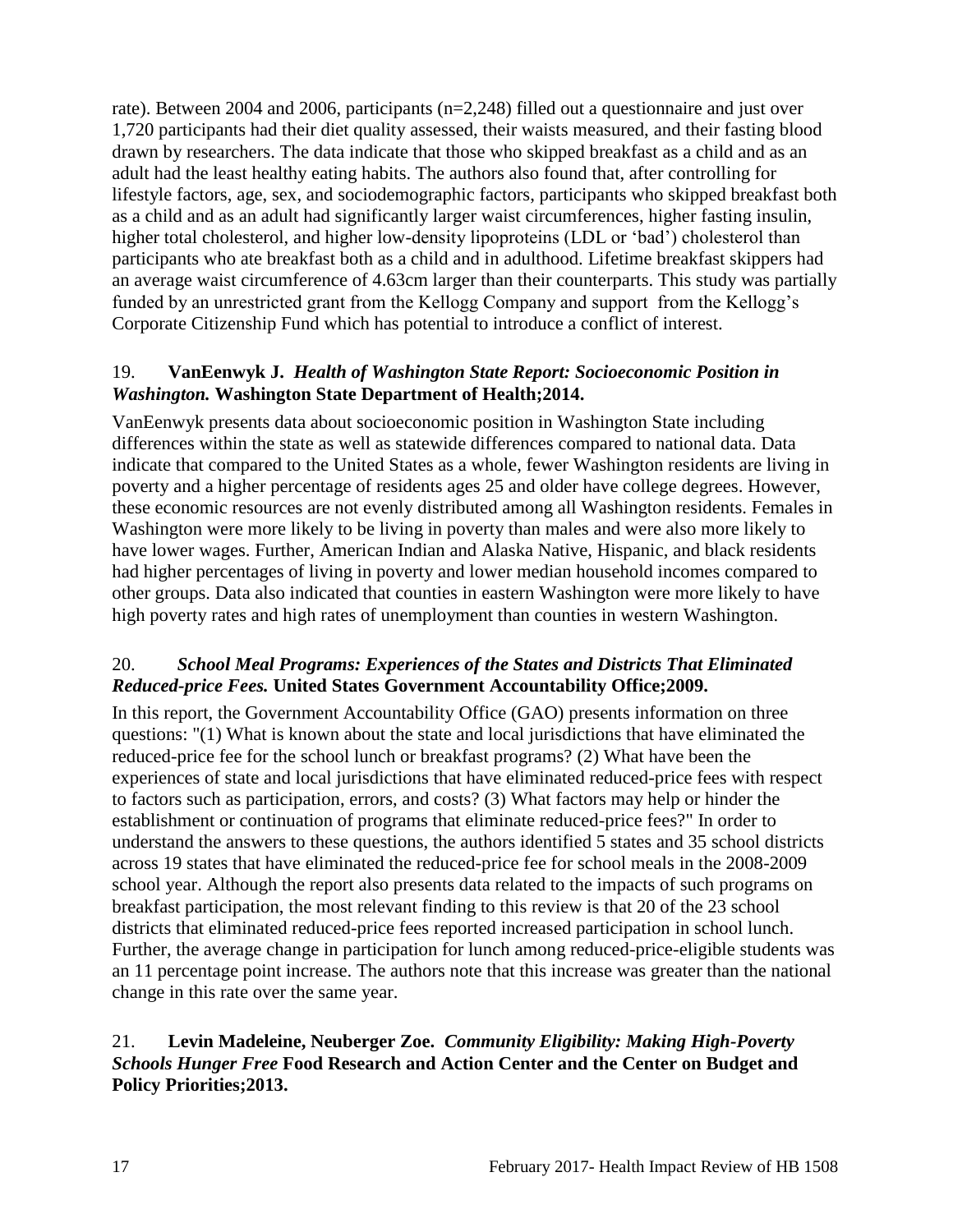In this report, the authors analyze participation in the seven states that have implemented community eligibility program in the 2011-2012 and 2012-2013 school years. Community eligibility is a provision of The Health, Hunger Free Kids Act that allows the highest poverty schools and school districts in the country to serve breakfast and lunch at no cost to all students. Participating schools and districts are reimbursed using a formula based on the percentage of students participating in other programs such as the Supplemental Nutrition Assistance Program (SNAP) and Temporary Assistance for Needy Families (TANF). The authors begin by discussing the benefits for this program to both students and schools, which include benefits such as increased access to healthy meals, less paperwork for families and schools, more costeffective, and the use of innovative breakfast models. In the 2012-2013 school year, approximately 2,273 schools offered the community eligibility model in seven states including District of Columbia, Illinois, Kentucky, Michigan, New York, Ohio, and West Virginia. The most relevant finding reported in this article is that schools that have adopted community eligibility have seen striking increases in participation in the school meal programs compared to other non-participating schools and their own schools prior to implementation. For example, participation in lunch was 47% higher in community eligibility schools than non-participating schools across Illinois, Kentucky, and Michigan. Further, in these same schools that have been participating for two years, the average daily lunch participation rose 13%. The report concludes by stating that these states can serve as guides for other states and school districts that aim to utilize community eligibility to help their students succeed by providing the healthy meals that they need.

# <span id="page-19-0"></span>22. **Clark M. A., Fox M. K. Nutritional quality of the diets of US public school children and the role of the school meal programs.** *Journal of the American Dietetic Association.* **Feb 2009;109(2 Suppl):S44-56.**

Clark et al. aimed to assess the nutritional quality of diets of children enrolled in public school in the United States and to understand the association between participation in the National School Lunch Program (NSLP) and the nutritional quality of their diets. The authors analyzed data from 2,314 children in grades 1 through 12 who participated in the nationally representative School Nutrition Dietary Assessment Study (SNDA-III) from the 2004-2005 school year. Children's dietary intakes were measured using an in-person 24-hour dietary recall, which were then coded for their nutrient values. The results indicate that most school-age children in public schools in the U.S. have adequate intakes of most vitamins and minerals, although some have excessive intakes of saturated fat and sodium. Additionally, this study found that participation in the school meal program was associated with an increased likelihood of adequate vitamin and mineral uptake, but also higher sodium intake. The authors conclude that it is important to continue to improve children's food consumption patterns both at school and away through strategies such as reducing snack foods and nutrition education programs.

# <span id="page-19-1"></span>23. **Condon Elizabeth, Drilea Susan, Lichtenstein Carolyn, et al.** *Diet Quality of American School Children by National School Lunch Program Participation Status: Data from the National Health and Nutrition Examination Survey, 2005-2010.* **United States Department of Agriculture;2015.**

Using data from "What We Eat in America" from 2005-2010, which is part of the National Health and Nutrition Examination Survey (NHANES), the authors aimed to identify differences between National School Lunch Program (NSLP) participants and nonparticipants. The data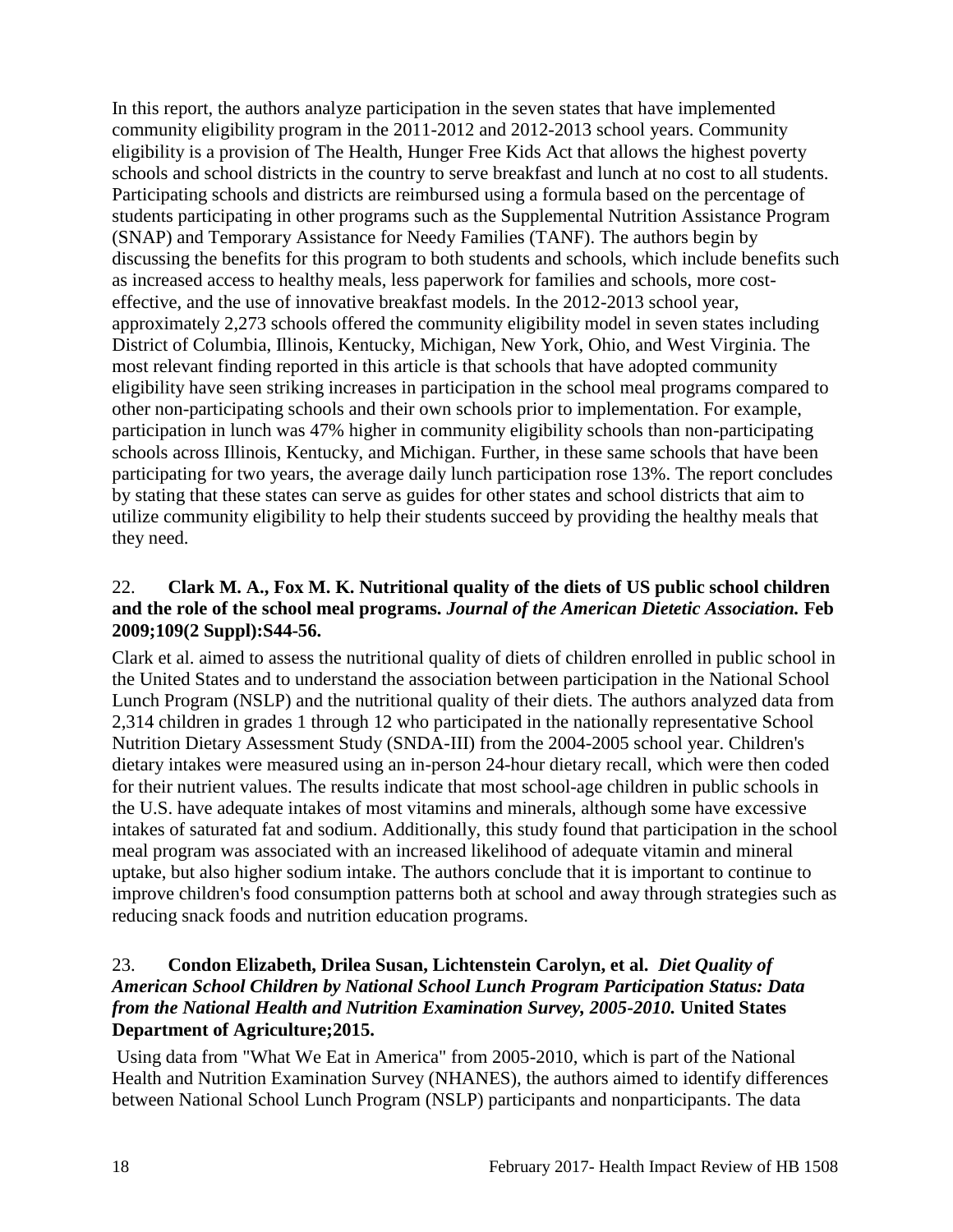were assessed by age category (5-8 years, 9-13 years, and 14-18 years) for outcome measures such as usual nutrient intake, body mass index, and healthy eating index scores. The authors also analyzed differences between participants and nonparticipants in two income groups: "(1) children from families who were income-eligible to receive free or reduced-price meals (hereafter referred to as income-eligible children) and (2) children from higher-income families who were not eligible to receive free or reduced-price meals (but could participate in the NSLP by paying the full price for their meal)." The evidence indicates that NSLP participants in both income groups were more likely than nonparticipants to consume vegetables, fluid milk, flavored milk, and fruit or fruit juice, and less likely to consume salty snacks, and sweets and desserts at lunch. Further, income-eligible NSLP participants had a higher Healthy Eating Index-2005 (HEI-2005) score than nonparticipants. HEI-2005 is a measure of diet quality that reflects a person's conformance to the Dietary Guidelines recommendations. Other measures of nutrient intake, food consumption patterns, and overweight and obesity were similar among all school children. The authors conclude that children who participate in NSLP tend to make healthier choices at lunch than those who do not participate, particularly among income-eligible children, and that the NSLP is an important source of nutrition for school children.

#### <span id="page-20-0"></span>24. **Farris A. R., Misyak S., Duffey K. J., et al. Nutritional comparison of packed and school lunches in pre-kindergarten and kindergarten children following the implementation of the 2012-2013 National School Lunch Program standards.** *Journal of nutrition education and behavior.* **Nov-Dec 2014;46(6):621-626.**

Farris et al. examined the nutritional quality of packed lunches versus school lunches for prekindergarten and kindergarten children in 3 schools in rural Virginia. In total, the authors analyzed the macro and micronutrient quality of 1,314 lunches of which 42.8% were packed lunches. The results indicate that school lunches were lower in calories, fat, saturated fat, sugar, vitamin C, and iron but were higher in protein, sodium, fiber, vitamin A, and calcium. Further, school lunches were more likely to contain fruit, vegetables, milk, and juice with no added sugars. The authors conclude that school lunches were more likely to meet nutrition standards than packed lunches and they suggest that schools consider policy changes to encourage healthier options for packed lunches.

# <span id="page-20-1"></span>25. **Hanson K. L., Olson C. M. School meals participation and weekday dietary quality were associated after controlling for weekend eating among U.S. school children aged 6 to 17 years.** *Journal of Nutrition.* **May 2013;143(5):714-721.**

Using data from the National Health and Nutrition Examination Study (NHANES), Hanson et al. examined the relationships between school meals participation and weekday energy intake and dietary quality. NHANES data from 2003-2008 were analyzed for children aged 6-17 with dietary recall data for one weekday and one weekend day ( $n = 2376$ ). The outcomes of interest were estimated energy requirement (%EER) and differences in Healthy Eating Index-2005 (HEI) scores for breakfast, lunch, and for the entire day. The authors found that, "[o]verall, school meals participants and nonparticipants had equivalent %EERs and total HEI scores, but participants scored higher for milk and lower for saturated fat and sodium after adjustment for weekend eating. Family income moderated the relationship between school meals participation and HEI. Low-income children who ate school breakfast and lunch had significantly higher total HEI, and total grain, and meat and beans component scores." The authors conclude that further research is needed to better understand ways to improve the diets of American children and that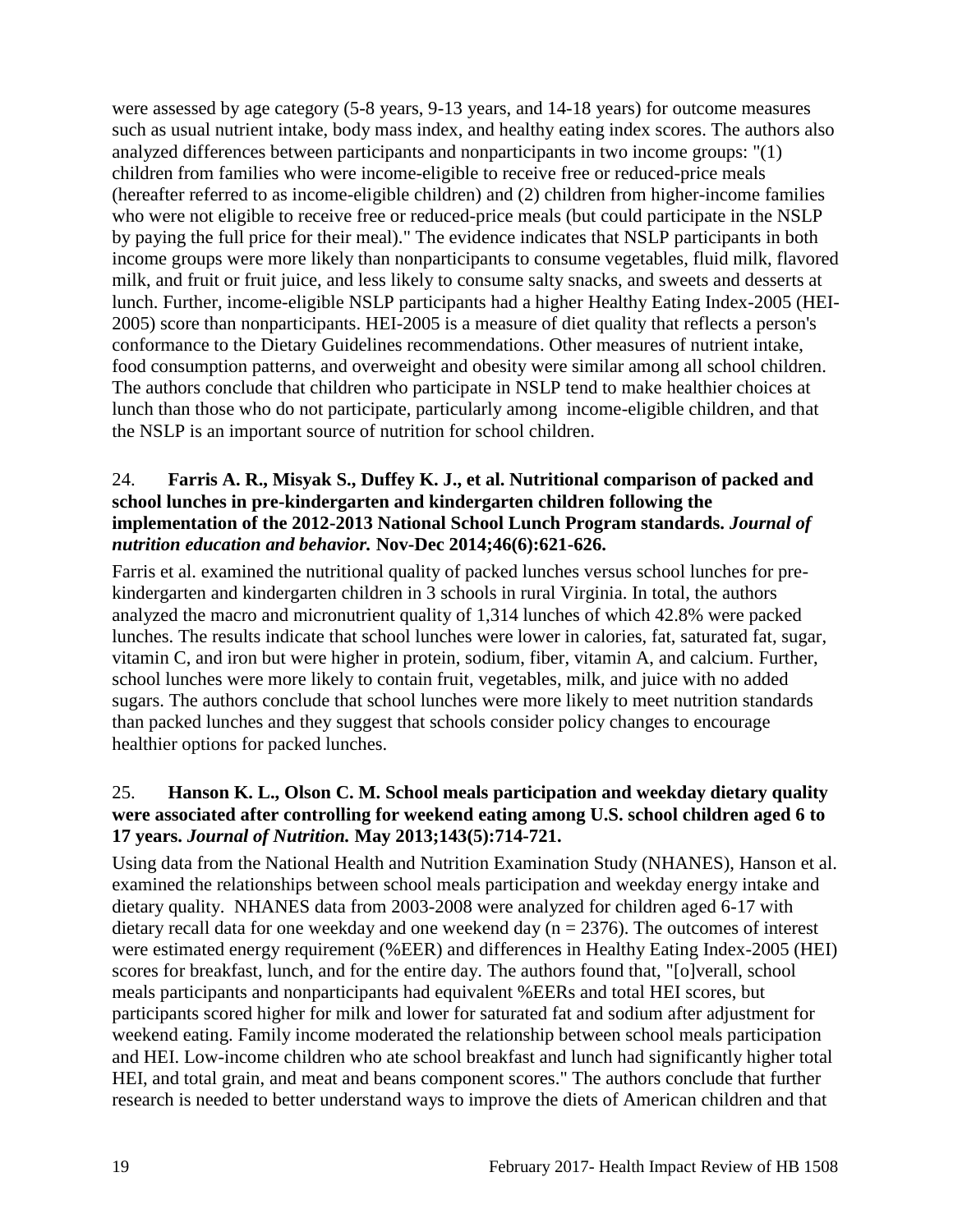the new nutrition standards put forth by the Healthy Hunger-Free Kids Act of 2010 may be differentially affecting the dietary intakes of low-income participants.

# <span id="page-21-1"></span>26. **Mathias K. C., Jacquier E., Eldridge A. L. Missing lunch is associated with lower intakes of micronutrients from foods and beverages among children and adolescents in the United States.** *Journal of the Academy of Nutrition and Dietetics.* **Apr 2016;116(4):667-676 e666.**

Mathias et al. utilize data from the National Health and Nutrition Examination Survey to determine whether missing lunch is associated with lower daily intakes of micronutrients among US children and adolescents. Data from the 2009-2010 and 2011-2012 NHANES were combined for a total sample of 4,755 individuals aged 4 to 18 years. The authors note the importance of this research stems from the estimate that in the United States, lunch contributes more than 20% of the daily intakes of most micronutrients for children and adolescents consuming lunch. The data indicate that, "...missing lunch was associated with lower micronutrient intakes, with the lunch meal primarily responsible for the higher micronutrient intakes of lunch consumers compared with nonconsumers. Missing lunch was also associated with lower energy, fiber, and sodium intakes." While the focus of much research has historically been on the importance of breakfast, these findings identify potential concerns for children missing lunch and the opportunities that the National School Lunch Program has to fill in these nutritional gaps.

# <span id="page-21-0"></span>27. **Alaimo Katherine, Olson Christine M., Frongillo Edward A. Food insufficiency and American school-aged children's cognitive,**

# **academic, and psychosocial development.** *Pediatrics.* **2001;108(1):44-53.**

Alaimo et al. analyzed data from the Third National Health and Nutrition Examination Survey (NHANES III) to investigate the association between food insufficiency and cognitive, academic, and psychosocial outcomes. The study included US children and teens in the 6 to 11 year and 12 to 16 year age groups (n=5,344). Outcomes of interest included sociodemographic data, academic scores, psychosocial outcomes such as emotional, mental, and behavioral problems, health status, previous health, nutrition, social and environmental risk, and food insufficiency defined as "...an inadequate amount of food intake due to a lack of money or resources." The authors found that after controlling for factors such as race/ethnicity, poverty index, age, gender, and metropolitan region food-insufficient children had, "...significantly lower arithmetic scores and were more likely to have repeated a grade, have seen a psychologist, and have had difficulty getting along with other children. Food-insufficient teenagers were more likely to have seen a psychologist, have been suspended from school, and have had difficulty getting along with other children." Food insufficiency among children is often reflective of the underlying food insufficiency of an entire family and therefore the authors conclude that achieving the goal of increasing food security of American households will likely benefit children.

#### <span id="page-21-2"></span>28. **Florence Michelle D., Asbridge Mark, Veugelers Paul J. Diet Quality and Academic Performance.** *Journal of School Health.* **2008;78(4):209-215.**

Florence et al. used data from the 2003 Children's Lifestyle and School-performance Study (CLASS) to examine the association between overall diet quality and academic performance. CLASS is a large study of health, nutrition, physical activity, school performance, and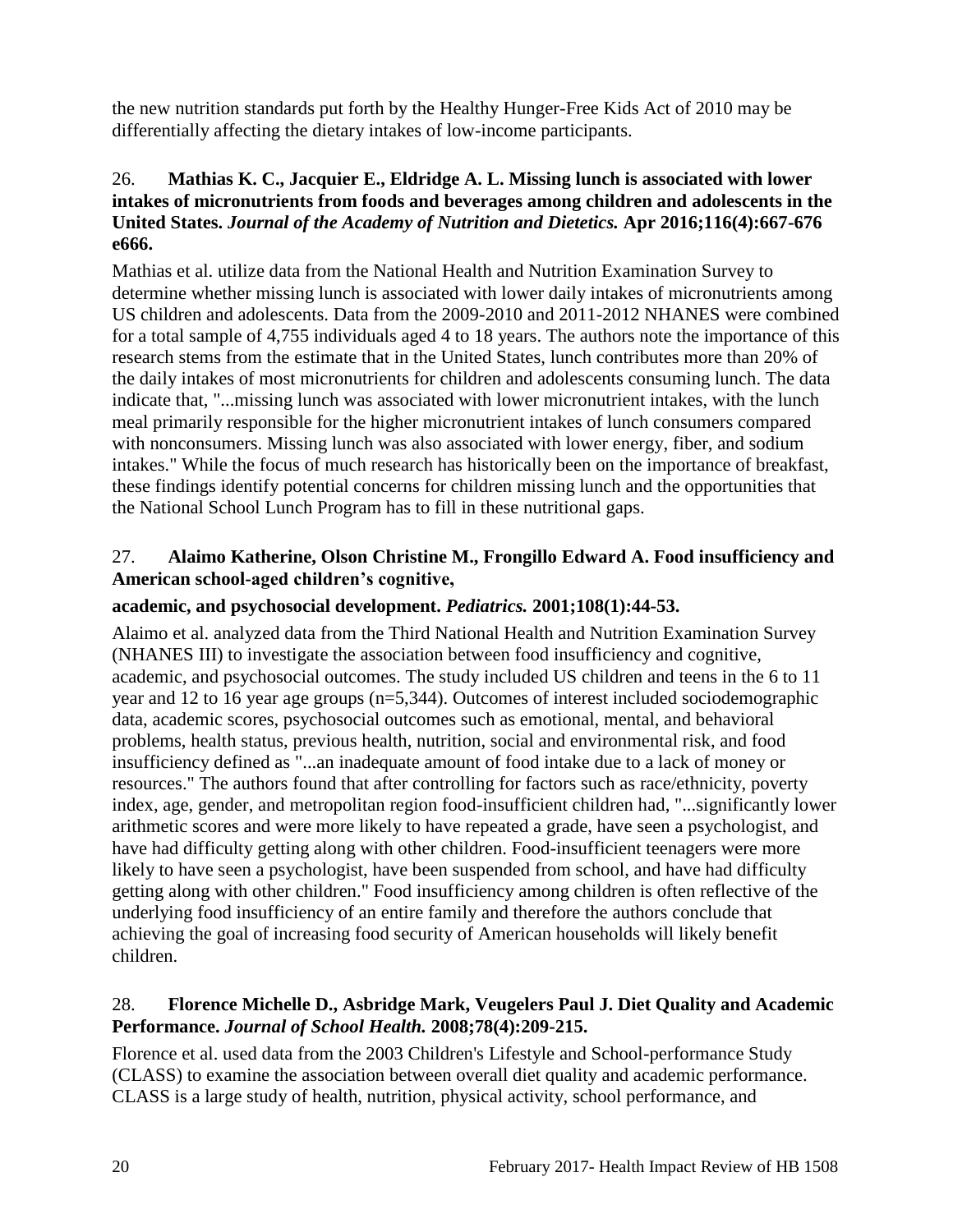socioeconomic determinants among students in grade 5 in Nova Scotia, Canada (n=4,589). Diet quality was assessed using a validated food frequency questionnaire and academic performance was measured using the Elementary Literacy Assessment, which is a standardized test commonly used in Nova Scotia. The authors found an independent association between overall diet quality and academic performance in that students with poorer diet quality were significantly more likely to perform worse on the assessment. They also found that students who had an increased consumption of fruits and vegetables, and lower caloric intake of fat were significantly less likely to fail the assessment. Finally, the authors noted that children attending better schools and living in wealthy neighborhoods also performed better, thus demonstrating a socioeconomic component to academic performance.

# <span id="page-22-1"></span>29. **MacLellan Debbie, Taylor Jennifer, Wood Kyla. Food intake and academic performance among adolescents.** *Canadian Journal of Dietetic Practice and Research.*  **2008;69(3):141-144.**

MacLellan et al. analyzed data from the 2003 Youth Risk Behavior Survey in Prince Edward Island to examine the association between food use and grade, sex, and academic performance. 325 junior high school students (grades 7 through 9) were surveyed to collect demographic data, self-reported academic performance, and dietary data. The authors found that students who reported higher academic performance, measured as average grades above 90%, were more likely to consume milk, vegetables, and fruit daily compared to those with lower grades. They conclude that these findings support an association between dietary behaviors and academic performance but further research with a larger and more representative sample is needed in the future.

# <span id="page-22-0"></span>30. **Ross Amy.** *Nutrition and its Effects on Academic Performance: How Can Our Schools Improve?* **: Northern Michigan University;2010.**

Ross presents a literature review about studies concerning nutrition and its relationship to brain function, cognition, learning, and social behaviors. The author discusses that the relationship between nutrition and cognition has been well researched and a consensus exists among the scientific community that normal brain function is impacted by dietary building blocks such as amino acids, iron, zinc, protein, carbohydrates, and various vitamins and minerals that we derive from our food. A number of studies have examined the association between academic performance, cognitive functioning, and different aspects of health and nutrition. For example, one study that Ross noted examined body mass index (BMI) among children ages 8 to 16 and found that as BMI increased, test scores decreased and the odds of poor performance in visuospatial organization and general mental ability were higher among overweight and at-risk children compared to normal weight children. A large number of studies demonstrate similar associations including the relationship between food insecurity, inadequate intakes of nutrients and energy, and outcomes such as lower mean grade point average, lower scores on academic achievement tests, behavior problems, worse school attendance, and more disciplinary action. Ross concludes that when children are not receiving proper nutrition they are unable to reach their full potential and it is therefore extremely important for schools to continue to strive to serve nutritious meals to their students and to teach children the importance of nutrition.

# <span id="page-22-2"></span>31. **Taras Howard. Nutrition and Student Performance at School.** *Journal of School Health.* **2005;75(6).**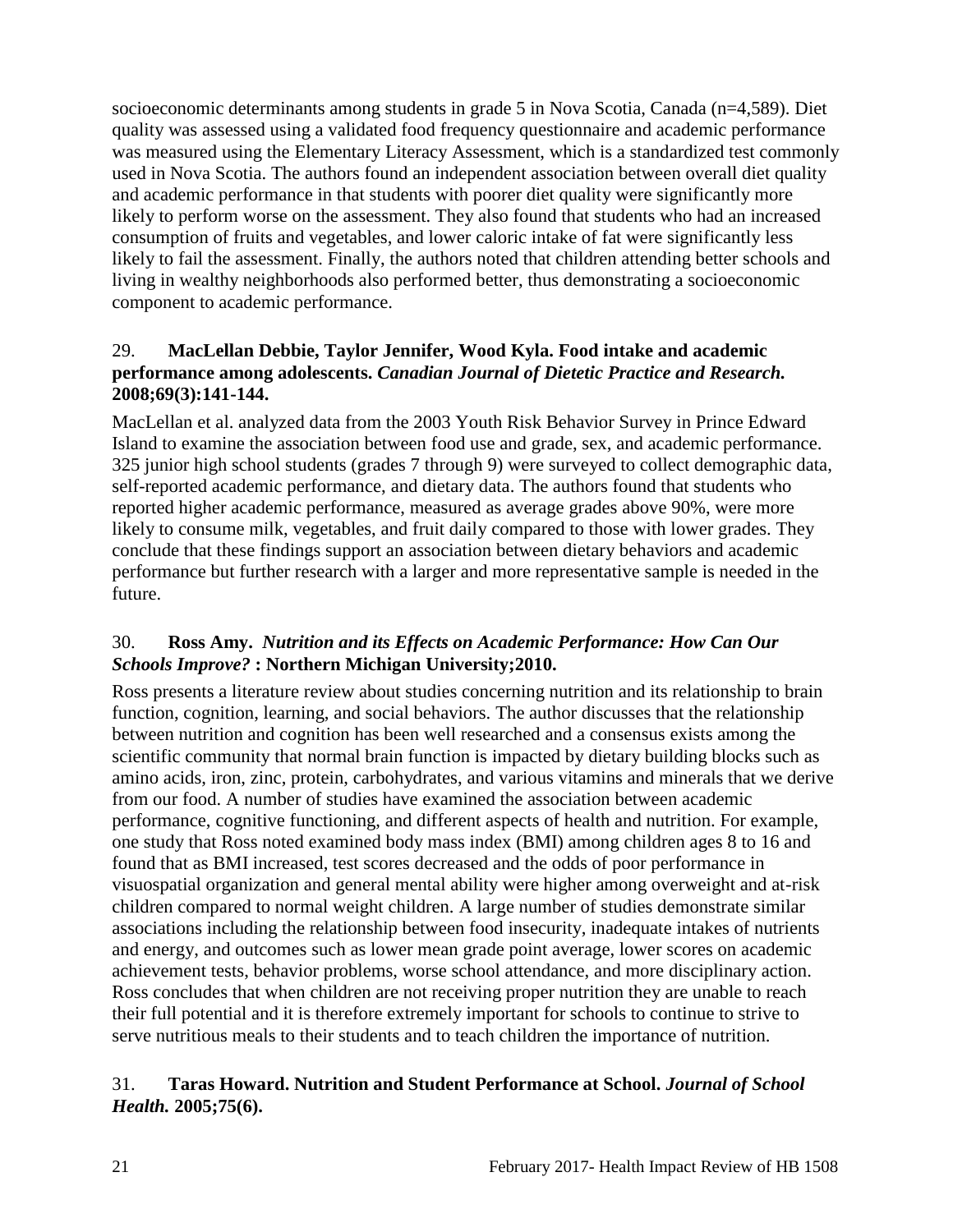Taras presents a literature review of studies published after 1980 that examine the association between nutrition, academic performance, and cognitive function among school-aged children. Articles that met the inclusion criteria were separated into four categories: food insufficiency, iron deficiency and supplementation, deficiency and supplementation of micronutrients, and the importance of breakfast (n>50 articles). Data indicate that iron deficiency is associated with academic disadvantage if the deficiency is great enough to cause anemia, although these effects are diminished with the use of supplementation. There is a lack of consensus in the literature to conclude that additional vitamin or mineral supplementation would be beneficial for academic performance in the United States, although this has shown positive impacts in developing countries. In the United States, food insufficiency has been associated with significantly poorer cognitive functioning, decreased school attendance, and diminished academic achievement. Finally, the literature indicates that there is a positive impact of breakfast on short term cognitive skills.

# <span id="page-23-0"></span>32.*Child Weight and Physical Activity.* **Washington State Department of Health;2013.**

The authors present Washington state data on child weight and physical activity. The data show that in 2012, around 10% of Washington students in grades 8, 10, and 12 were obese and another 13-14% were overweight. Among 10th grade students, American Indian/Alaska Natives, Blacks, Hispanics, and Pacific Islanders were more likely than their white counterparts to be overweight or obese. Nationally, the authors indicate that the percentage of children and adolescents who were defined as overweight has doubled since the early 1970's and in 2012, around 42% of Washington students in grades 8, 10, and 12 reported that they were trying to lose weight.

# <span id="page-23-1"></span>33. **Ebbeling Cara B., Pawlak Dorota B., Ludwig David S. Childhood obesity: publichealth crisis, common sense cure.** *The Lancet.* **2002;360(9331):473-482.**

Ebbeling et al. present a global literature review on the scope of the childhood obesity problem and developments in the establishment of a cause, prevention, and treatment for obesity. Rates of childhood obesity have grown across the globe, with a nearly 2 to 3 fold increase in the rates in the United States over the last 25 years. Most relevant to this review, the authors examined extensive literature that demonstrates the association between childhood obesity and hypertension, high blood lipids, chronic inflammation, increased blood clotting tendency, endothelial dysfunction, hyperinsulinaemia, sleep apnea, asthma, and type 2 diabetes. Further, type 2 diabetes presents additional risks such as heart disease, stroke, kidney failure, and blindness. In addition to the physical health risks from childhood obesity, many studies have indicated substantial psychosocial consequences such as negative self-image and stereotyping. The authors note that Black and Hispanic youth in the United States are at a greater risk for type 2 diabetes and cardiovascular disease than their white counterparts.

# <span id="page-23-2"></span>34. **Jay Shubrook Jr.** *Childhood Obesity and the Risk of Diabetes in Minority Populations* **American Osteopathic Association Health Watch;2011.**

Shubrook presents data on childhood obesity and diabetes among children in the United States. Data shows that childhood obesity increases the risk of adult obesity with estimates indicating that obese children as young as age 6 have a 50% chance of being obese as an adult. Further data indicates that childhood obesity increases the risk of coronary heart disease and mortality as an adult. Data from the National Health and Nutrition Examination Survey (NHANES) show that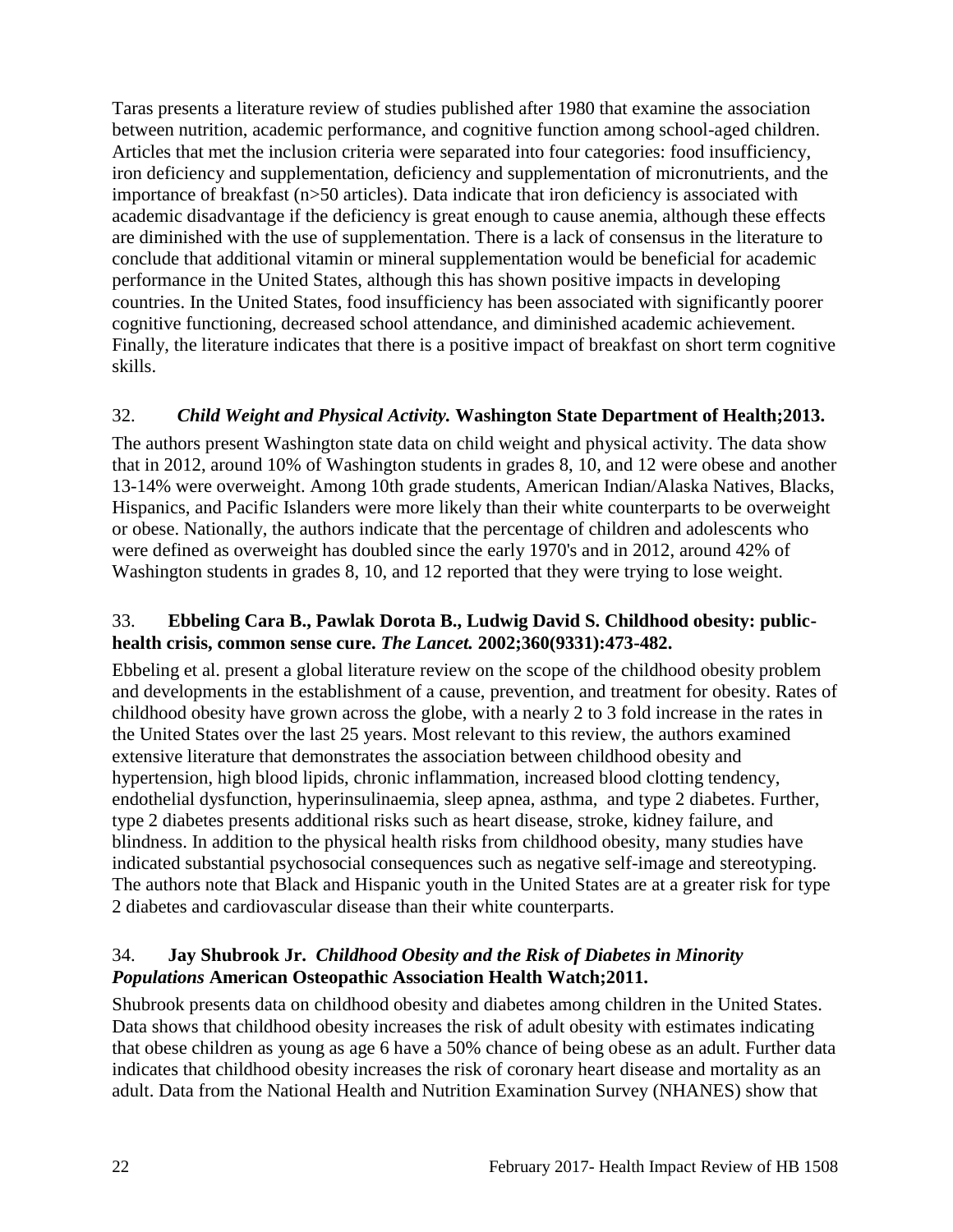Hispanic and non-Hispanic black children have the highest rates for childhood obesity in the United States. There also appears to be a disproportionately higher incidence of type 2 diabetes among minority children with the highest incidence found among Navajo Indian females (38.42 cases per 100,000 people compared to 3.7 cases per 100,000 white females). Shubrook concludes that the burden of obesity is of great concern, particularly among minority populations in the U.S. and this increased risk needs to be acknowledged in order to address the problem effectively.

# <span id="page-24-0"></span>35. **Lucio R, Hunt E, M Bornovalova. Identifying the necessary and sufficient number of risk factors for predicting academic failure.** *Developmental psychology.* **2012;48(2):422- 428.**

Lucio et al. analyzed data from the Educational Longitudinal Study: 2002 which includes a national sample of 14,796 students. The authors used a 5-step process to identify which factors contribute to academic 'failure'—a grade point average (GPA) of less than 2.0 which is the minimum GPA needed to graduate from high school. They found that a number of academic outcomes impact a student's GPA and therefore their ability to attain a high school diploma. Many of these are academic outcomes that other research has found to be impacted by skipping breakfast such as academic engagement, grade retention, and behavior among students. The authors also found that the odds of passing decreased with each additional risk factor: "For each risk factor that is added, there is a 47% increased likelihood of failing."

# 36. **Melby J. N., Conger R. D., Fang S. A., et al. Adolescent family experiences and educational attainment during early adulthood.** *Developmental psychology.* **Nov 2008;44(6):1519-1536.**

Melby et al. analyzed data from a longitudinal study of two-biological-parent intact families in Iowa. They had a sample size of 451 families. The researchers conducted modeling to determine what factors impact educational attainment and found level of academic engagement was strongly correlated with later educational attainment.

# 37. **Ou Suh-Ruu, Reynolds Arthur J. Predictors of educational attainment in the Chicago Longitudinal Study.** *School Psychology Quarterly.* **2008;23(2):199-229.**

Ou and Reynolds analyzed data from the Chicago Longitudinal Study, using a sample size of 1,286 youth in order to investigate predictors of high school completion and total educational attainment. They found that, among other factors, school absences, grade retention, and youth's educational expectations all influenced educational attainment.

# <span id="page-24-1"></span>38. **Winding T. N., Nohr E. A., Labriola M., et al. Personal predictors of educational attainment after compulsory school: influence of measures of vulnerability, health, and school performance.** *Scandinavian journal of public health.* **Feb 2013;41(1):92-101.**

Winding et al. analyzed data from a 2004 questionnaire completed by a cohort of adolescents born in 1989 (n=3053) in Denmark (83% response rate) and linked 2010 educational attainment data from Statistics Denmark. This allowed for a follow-up of 6.5 years. The authors found that low grades during primary school was predictive of not having completed a secondary education by age 20/21 (odds ratios between 1.7 and 2.5). For students with low math grades this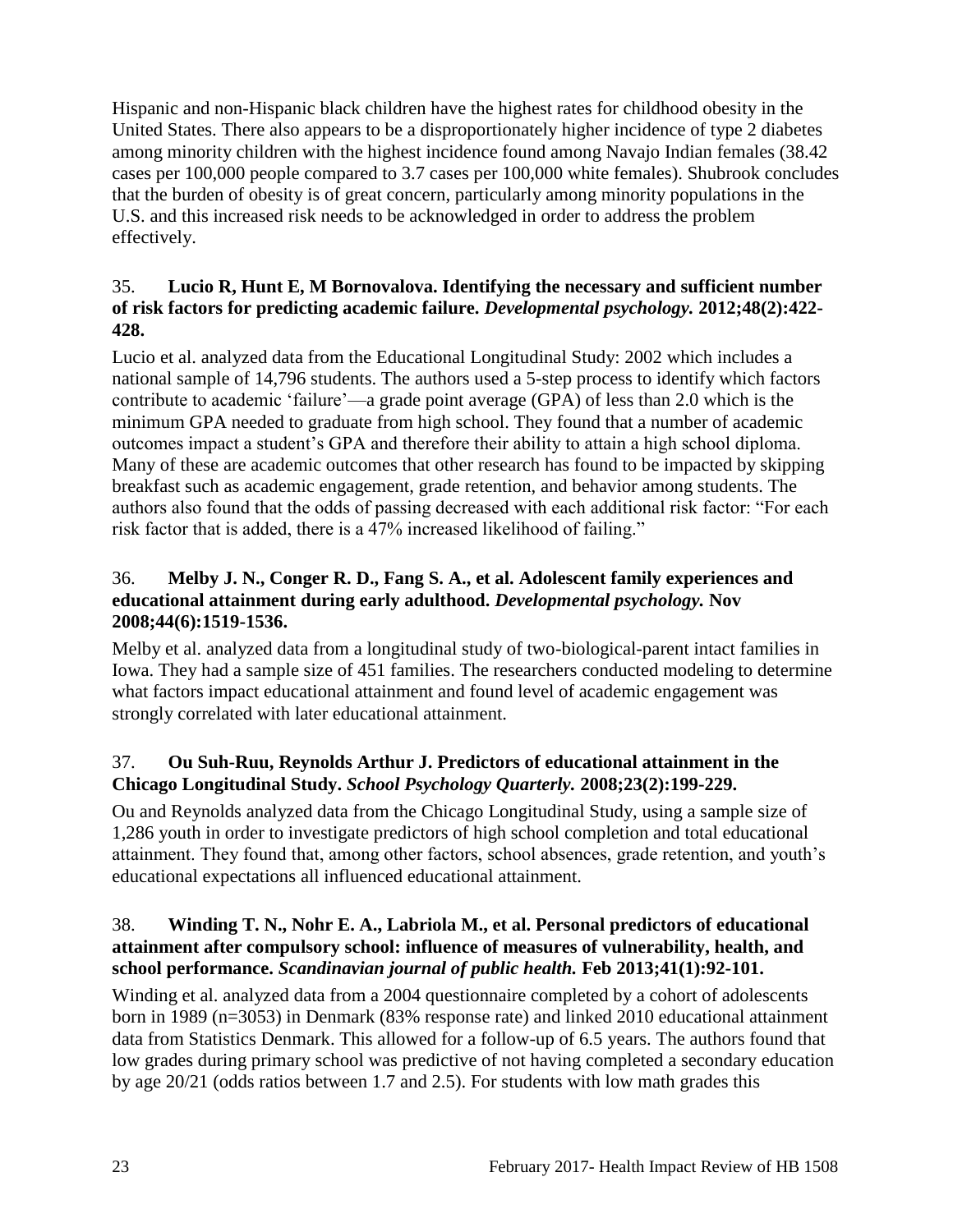association was even stronger. The authors cite two additional studies which have also found an association between school performance and later educational attainment.

# <span id="page-25-0"></span>39.*Health of Washington State: Mental Health.* **Washington State Department of Health;2008.**

Washington Behavioral Risk Factor Surveillance System (BRFSS) data from 2004-2006 indicate that American Indians and Alaska Natives and non-Hispanic black individuals reported significantly higher rates of poor mental health compared to other groups. These relationships persisted after adjusting for additional factors such as age, income, and education. Washington BRFSS data also show an association between lower annual household income and poor mental health, a relationship that was also shown with education. It is well understood that mental health is also closely related to other areas such as employment opportunities, physical health, substance abuse. This report also highlights a Washington state study from 2002 that reveal that 16% of individuals in the state who were receiving publicly funded mental health services had at least one felony conviction, a rate over twice that of the general population.

# <span id="page-25-1"></span>40. **Centers for Disease Control and Prevention. Behavioral Risk Factor Surveillance System Prevalence And Trends Data: Washington-2014. 2014;**

**[http://apps.nccd.cdc.gov/brfss/page.asp?cat=XX&yr=2014&state=WA#XX.](http://apps.nccd.cdc.gov/brfss/page.asp?cat=XX&yr=2014&state=WA#XX) Accessed August 16, 2016.**

Behavioral Risk Factor Surveillance System (BRFSS) 2014 data from Washington state show significant correlations between lower income and a number of health indicators including: worse overall self-reported health, depression, asthma, arthritis, stroke, oral health, tobacco use, women's health indicators, health screening rates, physical activity, and diabetes. Data also show that as educational attainment increases income level also increases.

# <span id="page-25-2"></span>41. **Christensen Trevor, Weisser Justin.** *Health of Washington State Report: Tobacco Use.* **Washington State Department of Health;2015.**

Christensen et al. report Washington state Behavioral Risk Factor Surveillance System (BRFSS) data from 2012 to 2014 indicate that prevalence of smoking decreases as income and levels of education increase. Further, American Indians and Alaska Natives (AI/AN) and Native Hawaiian/Other Pacific Islander populations have significantly higher smoking rates than white, black, Hispanic, and Asian populations.

# 42. **Kandel Denise B., Griesler Pamela C., Schaffran Christine. Educational attainment and smoking among women: Risk factors and consequences for offspring.** *Drug and Alcohol Dependence.* **2009;104:S24-S33.**

Researchers examined United States data from four national data sets and found that, among women, lower levels of education are associated with greater risk of being a current smoker, smoking daily, smoking heavily, being nicotine dependent, starting to smoke at an early age, having higher levels of circulating cotinine (a metabolite of nicotine) per cigarettes smoked, and continuing to smoke in pregnancy. In addition, lower levels of maternal education were linked to increased risk of antisocial behavior among offspring.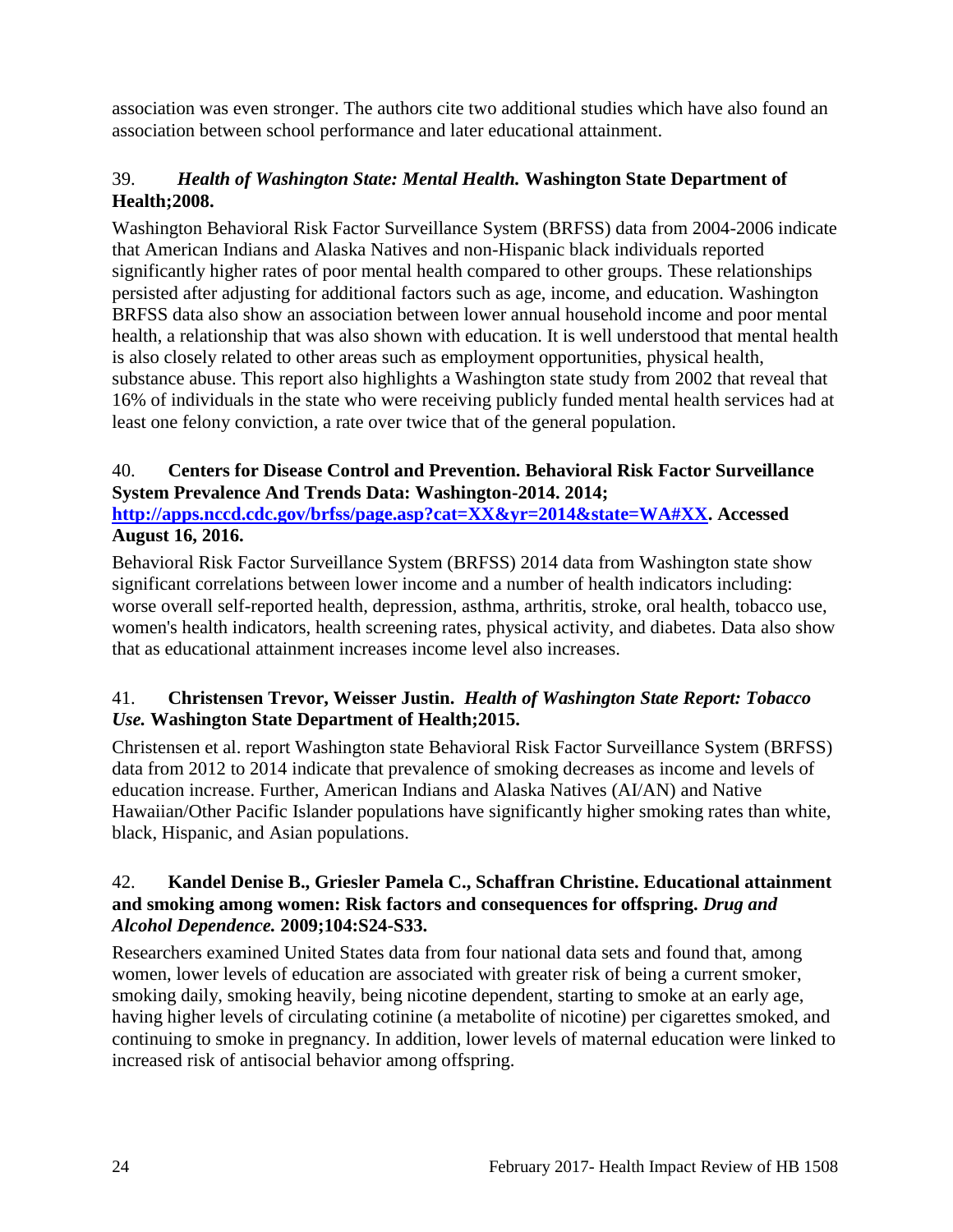# <span id="page-26-0"></span>43. **Kemple Angela.** *Health of Washington State Report: Diabetes.* **Washington State Department of Health;2016.**

Kemple presents data from Washington regarding diabetes in the state. Washington data from the Behavioral Risk Factor Surveillance System (BRFSS) from 2012-2014 show that among adults, the percentage of persons with diabetes increased as household income decreased. This relationship was also true for education. Further, BRFSS data also show that age-adjusted diabetes prevalence is highest among those who are Hispanic, American Indian/Alaska Native, and black.

# 44. **McCarty C. A., Mason W. A., Kosterman R., et al. Adolescent school failure predicts later depression among girls.** *Journal of Adolescent Health.* **Aug 2008;43(2):180- 187.**

McCarty et al. conducted a prospective longitudinal cohort study with a sample of 808 youth followed from ages 10 to 21. The researchers discovered that adolescent school 'failure' (meaning being suspended, expelled, or dropping out of high school early) predisposed girls to depression in early adulthood.

# 45. **McLaren L. Socioeconomic status and obesity.** *Epidemiologic reviews.* **2007;29:29- 48.**

McLaren et al. conducted a meta-analysis exploring the relationship between obesity and SES among adults. A total of 333 studies published internationally met the inclusion criteria. In highly developed countries, the majority of the studies found higher body weights among women with lower education attainment. Nearly 50% of the studies in highly developed countries found the same relationship for men.

# 46. **Mersky JP, AJ Reynolds. Educational success and adult health: Findings from the Chicago longitudinal study.** *Prevention Science.* **2009;10(2):175-195.**

Mersky and Reynolds analyzed data from a Chicago prospective cohort study that followed 1,539 individuals. Results indicate that high school completion was significantly and inversely associated with tobacco smoking, frequent substance use, depression, and no health insurance coverage. In addition, middle school reading performance was inversely related to depression and student's expectation to attend college was negatively associated with frequent drug use.

# 47. **Mezuk B, Eaton WW, Golden SH, et al. The influence of educational attainment on depression and risk of type 2 diabetes.** *American journal of public health.* **2011;98(8):1480.**

Researchers analyzed adult survey data collected in the Baltimore Epidemiological Catchment Area and then conducted follow-up interviews with the survey cohort. Mezuk et al. found a statistically significant association between type 2 diabetes and lower educational attainment. In addition, the data indicate that depression was associated with type 2 diabetes, but each year of education attained decreased the risk of type 2 diabetes for those experiencing depression.

# <span id="page-26-1"></span>48. **Poel A.** *Health of Washington State Report: Mortality and Life Expectancy. Data Update 2015.* **Washington State Department of Health;2015.**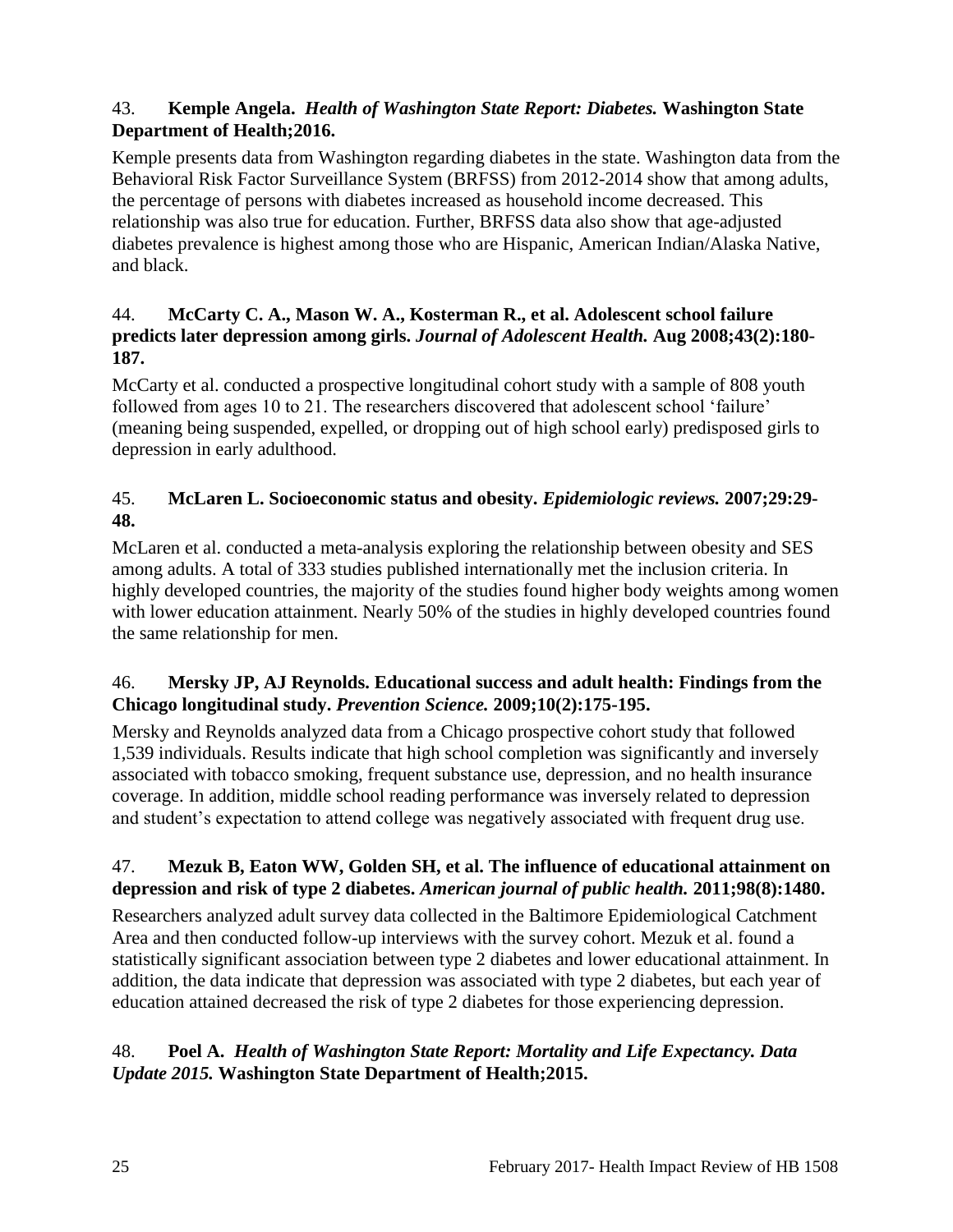Poel presents Washington state data on mortality and life expectancy. The data show that ageadjusted death rates were higher in Washington census tracks with higher poverty rates. The state data also show that American Indian/Alaska Natives, Native Hawaiian/Other Pacific Islanders, and black residents had the highest age-adjusted death rate and shortest life expectancy at birth compared to other groups in the state.

# <span id="page-27-1"></span>49. **Serafin M.** *Health of Washington State Report: Self-reported Health Status. Data Update 2016.* **Washington State Department of Health;2016.**

Serafin presents data from Washington state on self-reported health status. The data show that after accounting for age, education, race and ethnicity, household income was a strong predictor of self-reported health status. Health status varied by race and ethnicity, with close to 35% of Hispanics, 30% of American Indian/Alaska Natives, and 20% of Native Hawaiian/Other Pacific Islanders reporting fair or poor health. Washington Behavioral Risk Factor Surveillance System (BRFSS) data from 2012-2014 also show that education was a strong predictor of self-reported fair or poor health after adjusting for age.

# 50. **Skodova Z., Nagyova I., van Dijk J. P., et al. Socioeconomic differences in psychosocial factors contributing to coronary heart disease: a review.** *Journal of clinical psychology in medical settings.* **Sep 2008;15(3):204-213.**

Skodova et al. conducted a meta-analysis of the literature addressing the relationships between SES, coronary heart disease (CHD), and psychosocial factors contributing to coronary heart disease. Researchers identified 12 studies that met their inclusion criteria. They found that higher levels of education are associated with lower rates of CHD, and that decreasing education is associated with factors that are linked to CHD such as depression, anxiety, hostility, and a lack of social supports.

# 51. **Steptoe A., Hamer M., Butcher L., et al. Educational attainment but not measures of current socioeconomic circumstances are associated with leukocyte telomere length in healthy older men and women.** *Brain, behavior, and immunity.* **Oct 2011;25(7):1292-1298.**

Steptoe et al. analyzed data collected from 543 male and female London-based civil servants of white European origin. All participants were between the ages of 53 and 76 and healthy. Researchers looked at blood samples to determine telomere length and telomerase activity. Telomere shortening is associated with aging. Short telomeres are also associated with increased risk of premature heart attack and mortality. Researchers found that lower educational attainment was associated with shorter telomere length after controlling for biological and behavioral covariates. This association remained significant even after adjusting for current SES. Researchers speculated that low educational attainment may be an indicator of long-term lower SES, and may be associated with accumulated stress resulting in telomere shortening. They also postulate that education may promote problem-solving skills leading to reduced responses to stress, thereby impacting aging.

# <span id="page-27-0"></span>52. **Bureau of Labor Statistics website. Employment projections: Earnings and unemployment rates by educational attainment. Last Updated March 15, 2016; [http://www.bls.gov/emp/ep\\_chart\\_001.htm.](http://www.bls.gov/emp/ep_chart_001.htm) Accessed November 1, 2016.**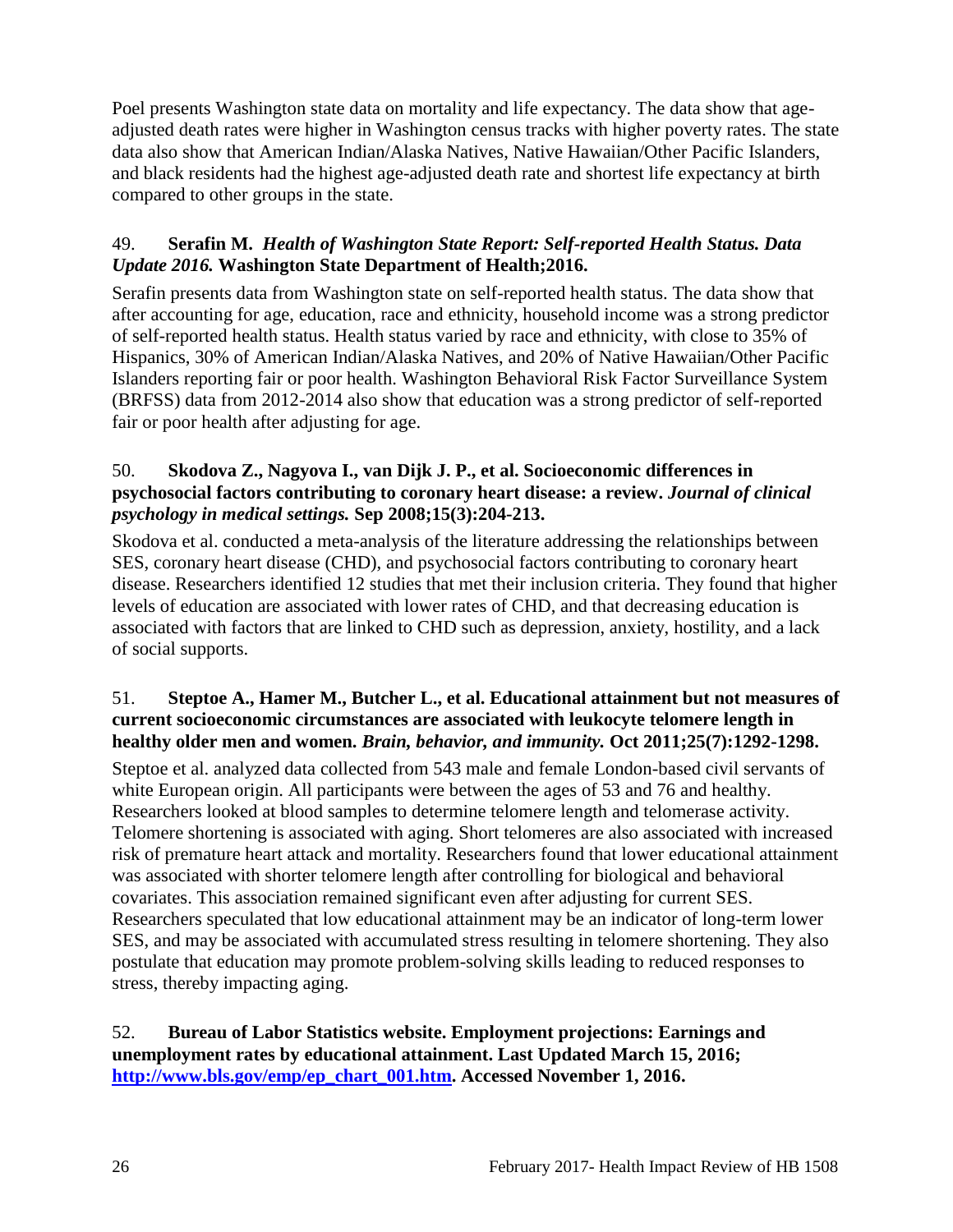National data from 2015 indicate that as educational attainment increases median weekly earnings also increase and unemployment rates decrease.

# <span id="page-28-0"></span>53. **Ellings Amy.** *Health of Washington State Report: Obesity and Overweight.* **Washington State Department of Health;2015.**

Ellings reports Washington state Behavioral Risk Factor Surveillance System (BRFSS) data from 2002-2014, which shows that obesity rates are the highest among low income families and that as income increases, rates of obesity decrease. Further, individuals that graduated college or attended some college had lower rates of obesity than those who had a high school education or less. Black, American Indian and Alaska Native, and Hispanic Washington residents had higher rates of obesity even after accounting for gender, income, education, and age.

# 54. **Paul Karsten I., Moser Klaus. Unemployment impairs mental health: Metaanalyses.** *Journal of Vocational Behavior.* **2009;74(3):264-282.**

Paul et al. conducted a meta-analysis of 237 cross-sectional and 87 longitudinal studies that examined the relationship between mental health and unemployment. The meta-analysis of cross-sectional data revealed that unemployed persons showed significantly more symptoms of distress and impaired well-being than did employed persons. The meta-analyses of longitudinal studies and natural experiments supported the concept that unemployment is not only correlated to distress but also causes it.

# <span id="page-28-2"></span>55. **Ponnet K. Financial stress, parent functioning and adolescent problem behavior: an actor-partner interdependence approach to family stress processes in low-, middle-, and high-income families.** *Journal of youth and adolescence.* **Oct 2014;43(10):1752-1769.**

Ponnet cites extensive evidence on the relationship between financial hardship and emotional problems among youth and adults, family conflict, problem behavior among adolescents, and psychological distress. The author analyzed data from a subsample of two-parent families with children between 11 and 17 years of age from the Relationship between Mothers, Fathers and Children study drawn from the Dutch-speaking part of Belgium ( $n= 1,596$  individuals from 798 families). Analysis showed that parents in low-income groups had significantly more financial stress than those in middle-income and high-income groups. The author found that the association between financial stress and problem behavior in adolescents is mediated by depressive symptoms, interparental conflict, and positive parenting. They also found that financial stress had more detrimental impacts on depressive feelings for mothers with low incomes than for those with higher incomes.

# <span id="page-28-1"></span>56. **Prause J., Dooley D., Huh J. Income volatility and psychological depression.**  *American journal of community psychology.* **Mar 2009;43(1-2):57-70.**

Prause et al. analyzed a sample ( $n = 4,493$ ) from the National Longitudinal Survey of Youth. Researchers found that income volatility was significantly associated with depression; and downward volatility (frequent losses in income) was significantly associated with depression even after controlling for baseline depression. High income appeared to act as a buffer, so those with lower incomes were more vulnerable to the adverse effects of downward volatility.